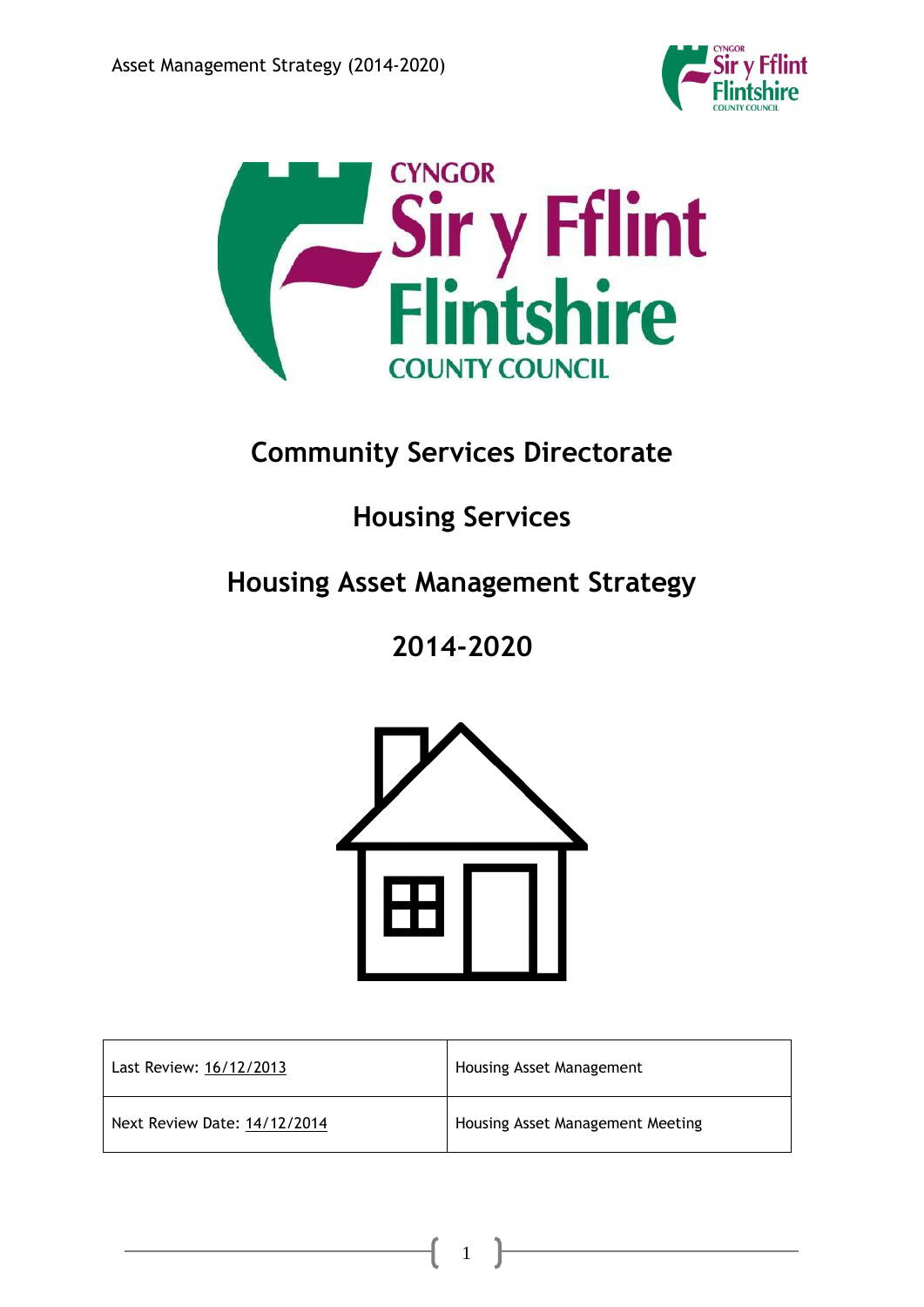

# 00. Contents

| 1.0 |  |
|-----|--|
| 2.0 |  |
| 3.0 |  |
| 4.0 |  |
| 5.0 |  |
| 6,0 |  |
| 7.0 |  |
| 8.0 |  |
| 9.0 |  |
|     |  |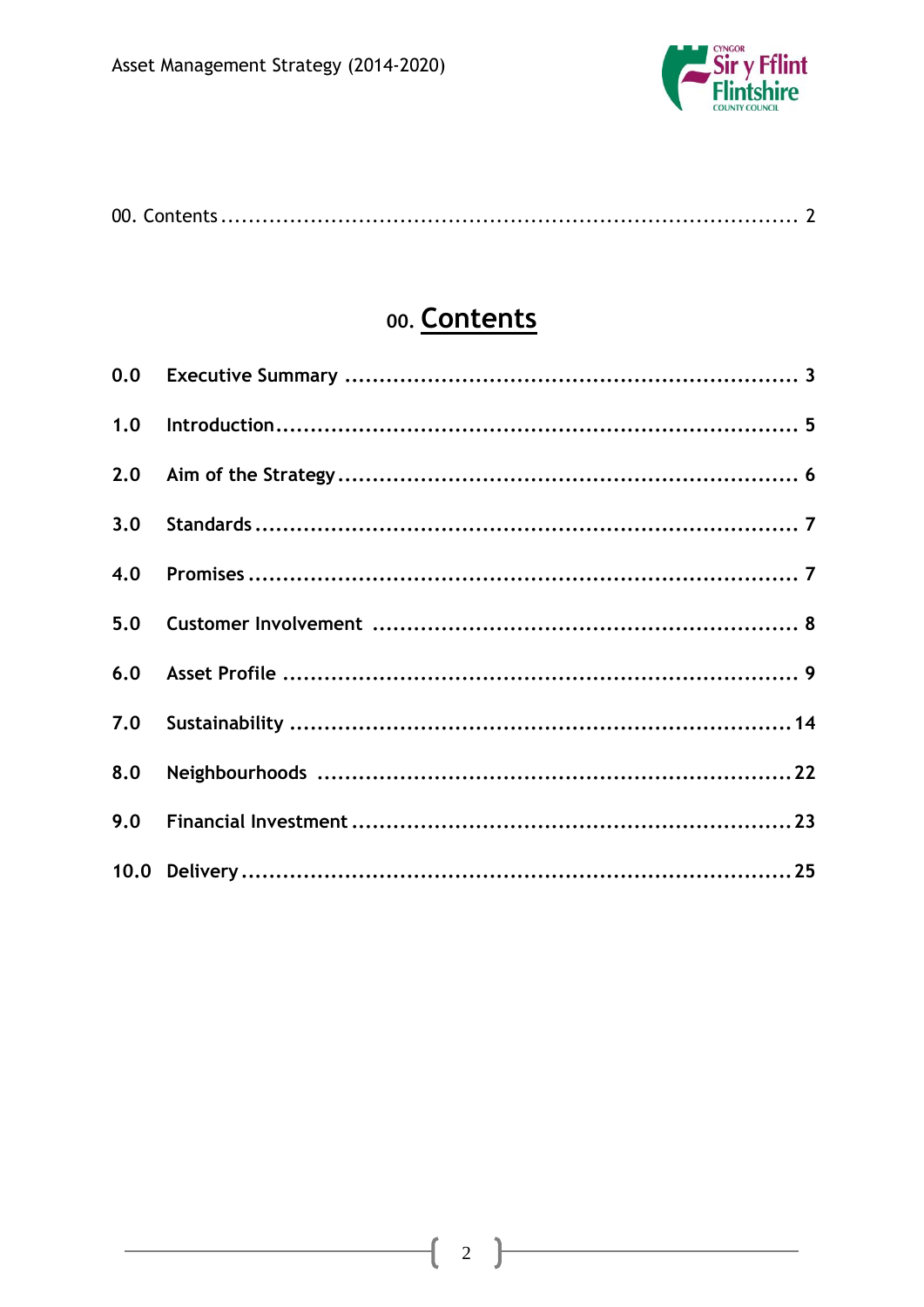

# *EXECUTIVE SUMMARY*

The Asset Management Strategy sets out Flintshire County Council's (FCC's) plan for maintaining its housing stock, taking into account the investment needs of homes across the County and the money available for improvements.

FCC commissioned a comprehensive Stock Condition Survey (SCS) in 2007, updated 2011 for the ballot purposes. A 25% representative sample of the whole stock formed the basis of the survey. A new SCS is currently being undertaken over the winter months to provide an additional 10% representative sample of the whole properties and the remaining 65% of the stock will be surveyed externally. This will provide FCC the opportunity to confirm or adjust their business plan to achieve WHQS by 2020.

Current estimates indicate that it will cost £103 million to bring all homes up to the Welsh Housing Quality Standard (WHQS). Traditional funding arrangements will give £86 million to invest leaving a current shortfall of £17 million. FCC will meet the WHQS by 2020 with either some form of prudential borrowing or further cost efficiencies and/or extended income generation.

The original strategy included a six-year plan showing how and where the available financial resources would be used to repair and improve the stock and contribute towards achieving the WHQS to ensure that the stock is effectively managed and well maintained.

The investment plan will be reviewed after the results of the new SCS are reviewed and a new seven year plan will be formulated to achieve WHQS over the period 2014-2020. FCC will review the level of resources required to deliver the new seven year plan and will ensure that adequate resources will be made available to deliver the programme of works.

The new plan will encompass other work streams beside the Kitchens, Bathrooms, Heating and Smoke Alarm projects currently being undertaken. Other work streams such as Window/Door replacements; Roof line works; Re-roofing; Re-pointing / Rendering; Paths and Fencing; environmental projects will have to be addressed to upgrade properties to the WHQS.

A new approach will be required to ensure coverage of all workstreams, ensuring FCC maximise the finances that are available. Items that need to be considered are; whole house approach to Internal workstreams (e.g. Kitchens and bathrooms together); Re-evaluate geographical areas for various work streams; Re-consider choice and size of Contractors, including FCC's in house team working on some Capital Works projects. FCC's new approach will be developed after various consultation exercises have been completed with Tenants and local Members.

Consideration will be given to the local labour market, through the Welsh Governments i2i initiative, ensuring funds incurred on WHQS expenditure will be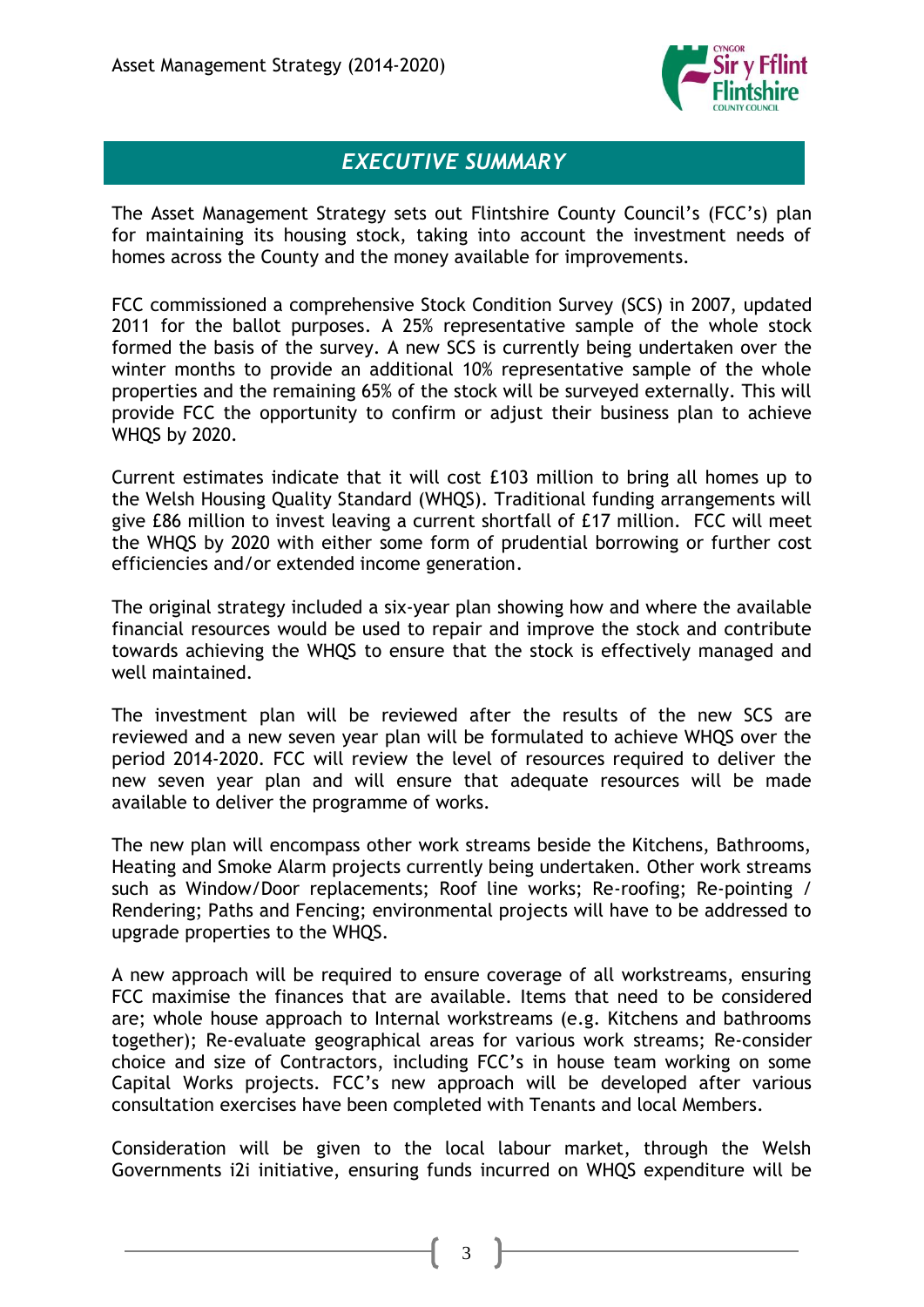

kept in the local economy wherever possible. FCC aim to produce opportunity for local SME's tendering directly for various work streams and larger contractors will be required to employ the local SME contractors on the larger projects. FCC aim to provide 200 local jobs and 20 apprenticeship schemes through their commitment of spending circa £100 million over all the streams of work to help achieve WHQS during 2014-2020.

FCC has a housing stock as at December 2013 of 7,417 (including maisonettes not yet demolished), 1766 garages and 94 homes in which FCC has a leasehold interest. FCC needs to implement an Asset Management Strategy to ensure that its stock meets the WHQS, within the cost constraints available and the needs and aspirations of its tenants now and in the future.

The strategy is based on the levels of funding available through the Major Repairs Allowance (MRA), Capitalised Expenditure from the Revenue Account (CERA), contributions from sales of housing land and properties. The overall investment strategy therefore is based upon the latest projections arising from resources within the existing subsidy system.

Over 59% of FCC's housing stock is houses in the form of detached, semi-detached and terraced homes; the remaining 41% of the stock consists of bungalows, flats and maisonettes. 46% of the stock was built between the years 1945 and 1965. There are a total of 346 non traditional dwellings, of which 270 (6.4%) of the stock are concentrated in the Flint area in the form of concrete high rise flats and maisonettes.

The Flint Regeneration scheme will provide an opportunity for FCC to review its housing stock within the regeneration area. A major consideration is the structural condition of the Maisonettes, in particular the Lea's and the Walks Maisonettes In the light of the recommendations by Adams Structural Consulting Engineers who undertook a recent structural survey, decisions have been taken to demolish the Lea's and The Walks Maisonettes and working collaboratively with Local Housing providers to redevelop the area providing a mixture of housing to meet today's demographic trends. As a consequence, there will only be 270 non traditional properties left in Flint in the high rises.

FCC's Asset Management Strategy has been re-aligned to accommodate Welsh Governments initiative, ensuring all Welsh social housing providers achieve WHQS by 2020. The strategy has also been re-aligned to accommodate the Tenants overwhelming decision in the recent Ballot, voting against stock transfer in May 2012 and retaining the stock with FCC.

There are many challenges ahead due to the unstable economic situation and constant changes in legislation. All these challenges will be addressed as they appear and the Asset Management Strategy will be constantly updated to reflect any new issues that FCC are presented with.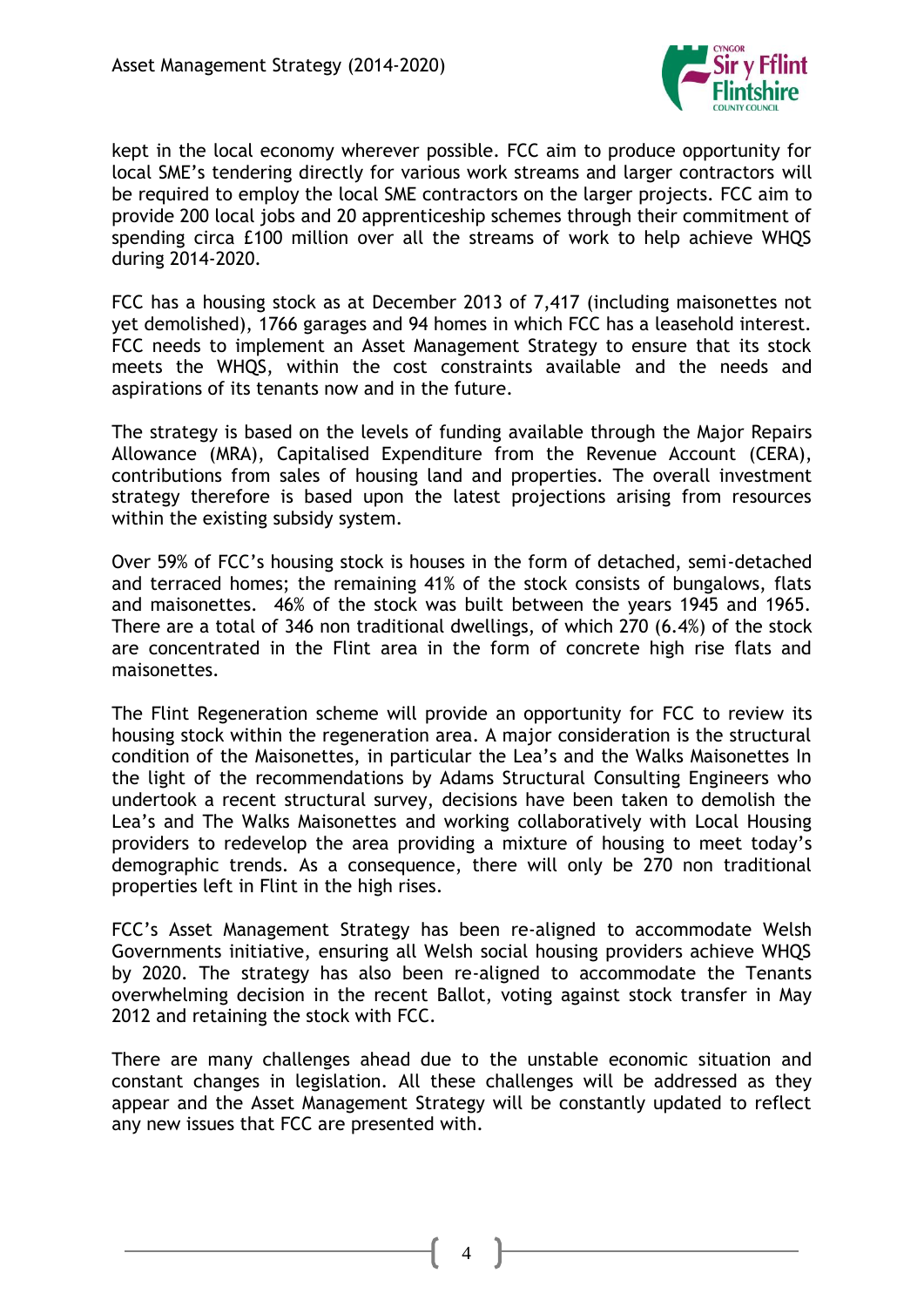

# **1.0 INTRODUCTION**

### **1.1 What is Asset Management?**

*"This is the activity that ensures that the land and buildings asset of an Authority is optimally structured in the best corporate interest of the Authority concerned"*  (Royal Institute of Chartered Surveyors)

FCC understands asset management to be a technique for managing its stock and investment to maximise the utilisation of its land and property assets. It requires careful management of the Authority's stock portfolio to benefit present and future tenants, including:

- $\triangleright$  Maintaining accurate and up to date information on the condition and sustainability of all properties to enable considered management decisions to be made.
- $\triangleright$  Reinvesting in dwellings and other properties in the right way and at the right time through Capital Works and routine maintenance programmes.
- $\triangleright$  Disposing of or redevelopment of dwellings/garages that are uneconomic to maintain and/or which no longer meet FCC's strategic objectives.
- The Housing Service Priorities seek to ensure that over the next 7 years, all our Houses will be refurbished to the WHQS. Working with the private sector, Central Government and the Welsh Government in embracing new initiatives and attracting the maximum available funding.

# **1.2 Why have an Asset Management Strategy**

Local Authorities have a number of statutory and non statutory responsibilities in relation to housing. There is a responsibility to make sure that FCC's resources are used in the most effective way making sure they accord with their tenant's aspirations and provide good value for money; incorporating robust yet flexible financial models and integrating these with the Housing Revenue Account (HRA) business plan.

This Asset Management Strategy is a live document and will be subject to an annual review incorporating any significant changes impacting over the previous year.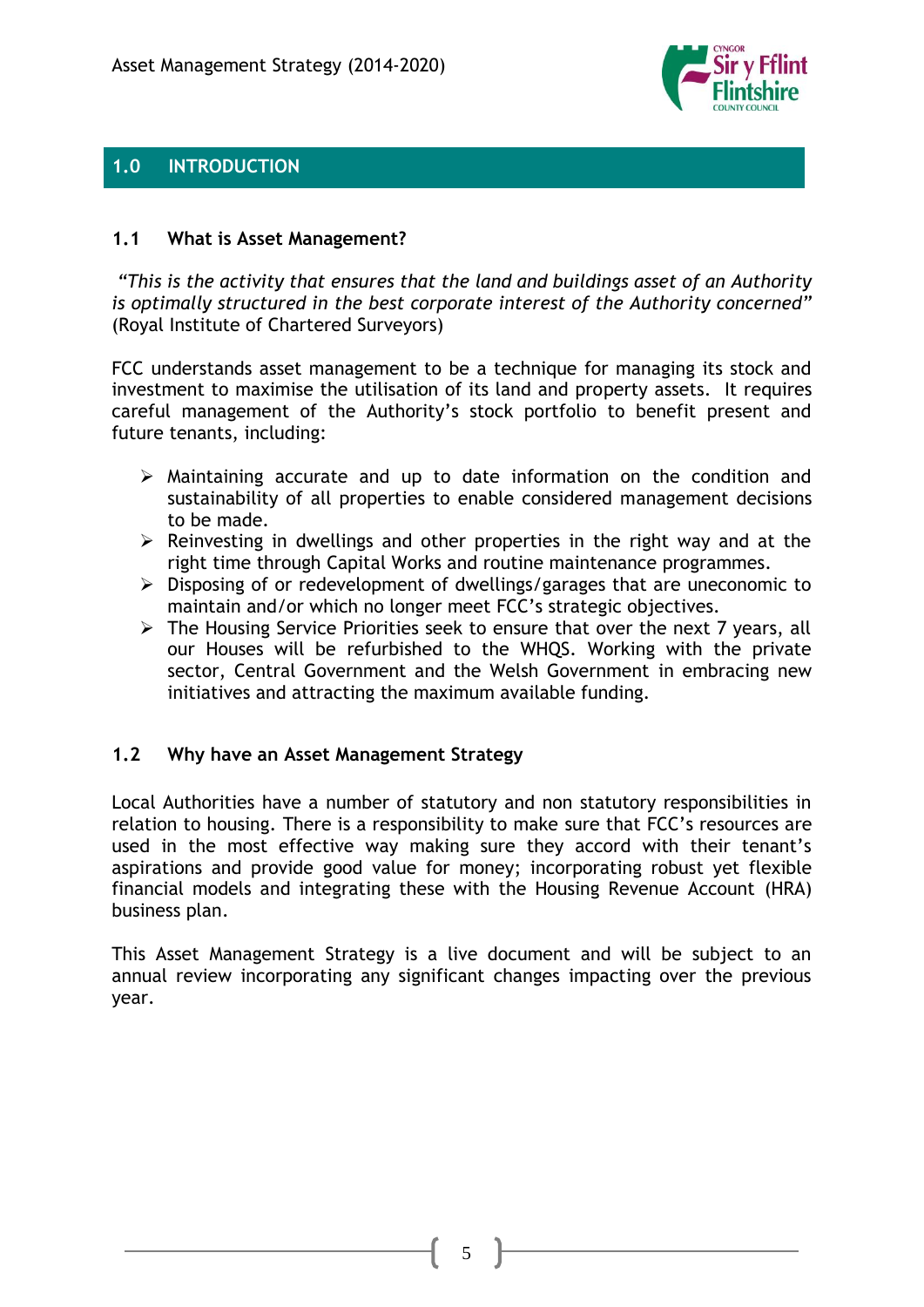

# **2.0 AIM OF THE STRATEGY**

#### **2.1 What are we trying to achieve**

The Authority has a limited budget to reinvest into its housing stock. FCC's Housing Investment plan 2014/20 is committed to invest in a series of improvement Capital Works to meet statutory objectives and to reflect tenant expectation and aspirations.

A £103 million pound investment, spread out over 7 years, is required to provide home improvements that reflect tenant key priorities and achieving the WHQS.

### **2.2 Current Position against these objectives**

Recent investment levels of approximately £10m spent annually have primarily concentrated on the original 6 year plan including packages of improvements that have included new heating installations, fitting of hard wired smoke detectors, bathroom replacements and kitchen replacements.

These packages of work have been completed over the financial years 2012/13 and 2013/14 and formed the first 2 years of the original 6 year plan.

#### **2.3 How will we achieve our goals?**

The remaining works from the 6 year plan will be integrated into a new 7 year plan to achieve WHQS from 2014 to 2020. This new plan will be developed from the results taken from the new Stock Condition Survey.

Procuring the works in partnership with other housing providers, local Authorities and utilising partnership procurement methods such as the North Wales Procurement Partnership, (NWPP), London Housing Consortium (LHC), Procure Plus or Fusion 21 Framework Agreements will ensure on going gains in efficiency and value for money.

#### **2.4 How will we affect Local Employment?**

FCC are committed to providing local jobs for the local community through its expenditure of funds spent on WHQS work. FCC aim to produce opportunity for local SME's tendering directly for various work streams and larger contractors are encouraged to employ the local SME contractors on the larger projects.

FCC aim to provide 200 local jobs and 20 apprenticeship schemes through their commitment of spending circa £100 million over all the streams of work to help achieve WHQS during 2014-2020. To help achieve this aim, FCC have adopted the i2i model within contracts for **Targeted Recruitment and Training** and will be monitored through the Community Benefits Toolkit supplied by WG. The 200 local jobs shall be **Recruited** and defined as – providing 2 persons per £1 million contract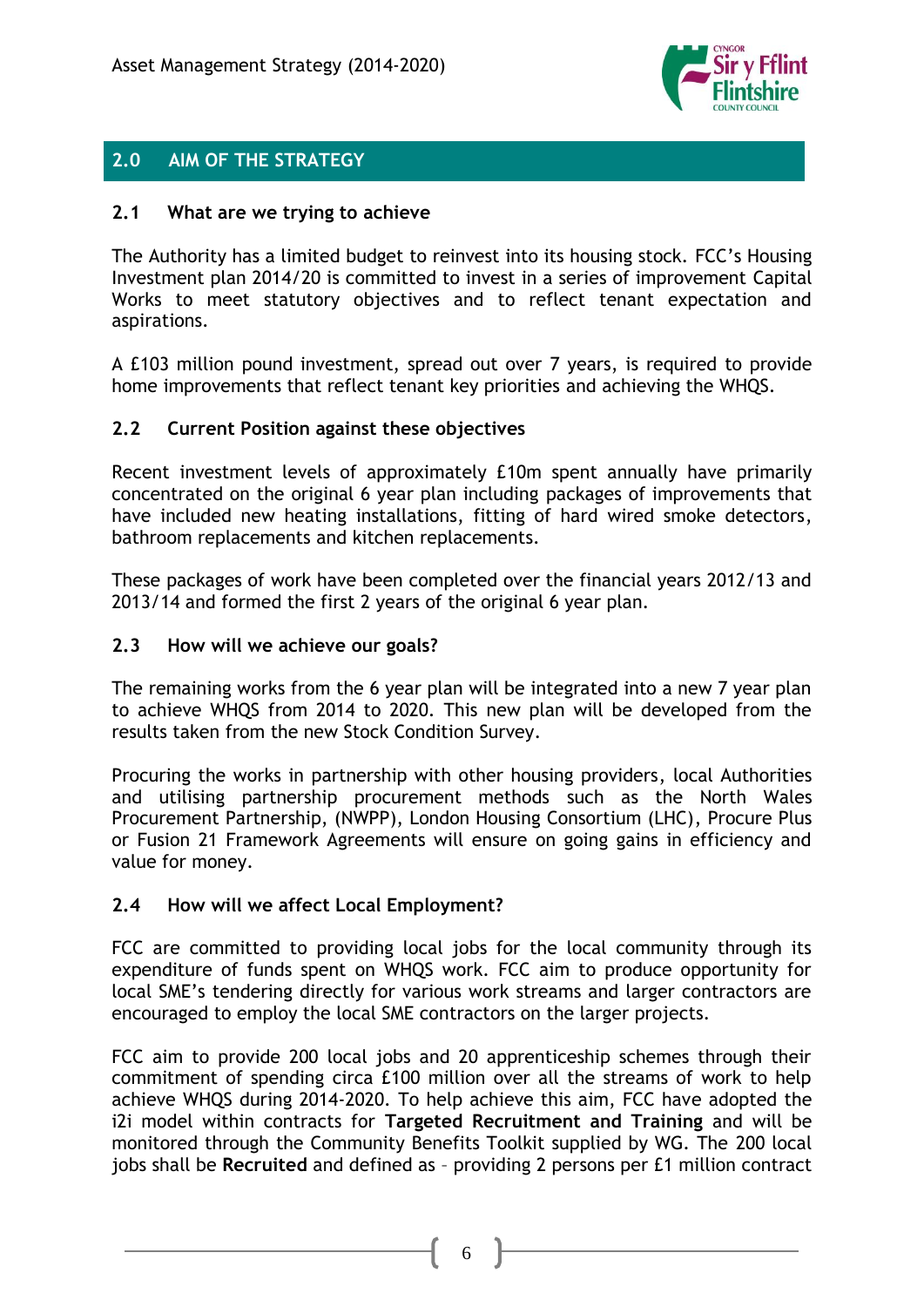

value. Every vacancy on site including those with subcontractors, are to be notified to FCC during the contract. The 20 apprenticeship schemes shall be **Trained** and defined as – 0.2 persons (or 11 person weeks) per £1 million contract value.

# **3.0 STANDARDS**

Government policy and statutory responsibility is an important context for the delivery of our services. There are a variety of UK and European legislation as well as national standards and regulations which impact upon our services. Some have direct and indirect influence upon the way we manage our assets.

FCC is legally obliged to maintain its properties up to an approved standard identified in the Appendices & Statutory Guidance listed at the end of this document. The key objective for FCC is for the housing stock to conform to the WHQS within the given timescale.

**3.1 Welsh Housing Quality Standard (WHQS)** the Welsh Government (WG) is committed to bringing all social housing up to the Welsh Housing Quality Standard by 2020 and in 2002 the National Housing Strategy for Wales "Better Homes for People in Wales" set out the Welsh Governments vision. That all households in Wales shall have the opportunity to live in good quality homes which are:

- $\triangleright$  Part 1 In a good state of repair.
- $\triangleright$  Part 2 Safe and secure.
- $\triangleright$  Part 3 Adequately heated, fuel efficient and well insulated.
- $\triangleright$  Part 4 Equipped with up-to-date kitchens and bathrooms.
- $\triangleright$  Part 5 Well managed (for rented housing).
- $\triangleright$  Part 6 Located in safe and attractive environments.
- $\triangleright$  Part 7 As far as possible suited to the specific requirements of the household.

A measurement of where FCC stock currently stands in relation to achieving the WHQS. The Stock Condition Survey, which currently indicates 14 dwellings meet the standard, including 12 dwellings at Glan-Y-Morfa, Connah's Quay and a further 10 dwellings at the same scheme that were included in 2011-2012 Capital Works programme, extends the total number of dwellings meeting the standard to 24.

# **4.0 PROMISES**

The Choices Document presented to customers and subsequently supported for clearly set out comprehensive promises which are at the core of everything FCC will focus on over the forthcoming years.

FCC will ensure the promises are delivered and in many areas this document presently plans to exceed the promises laid out in the choices document, in particular our achievement of the WHQS.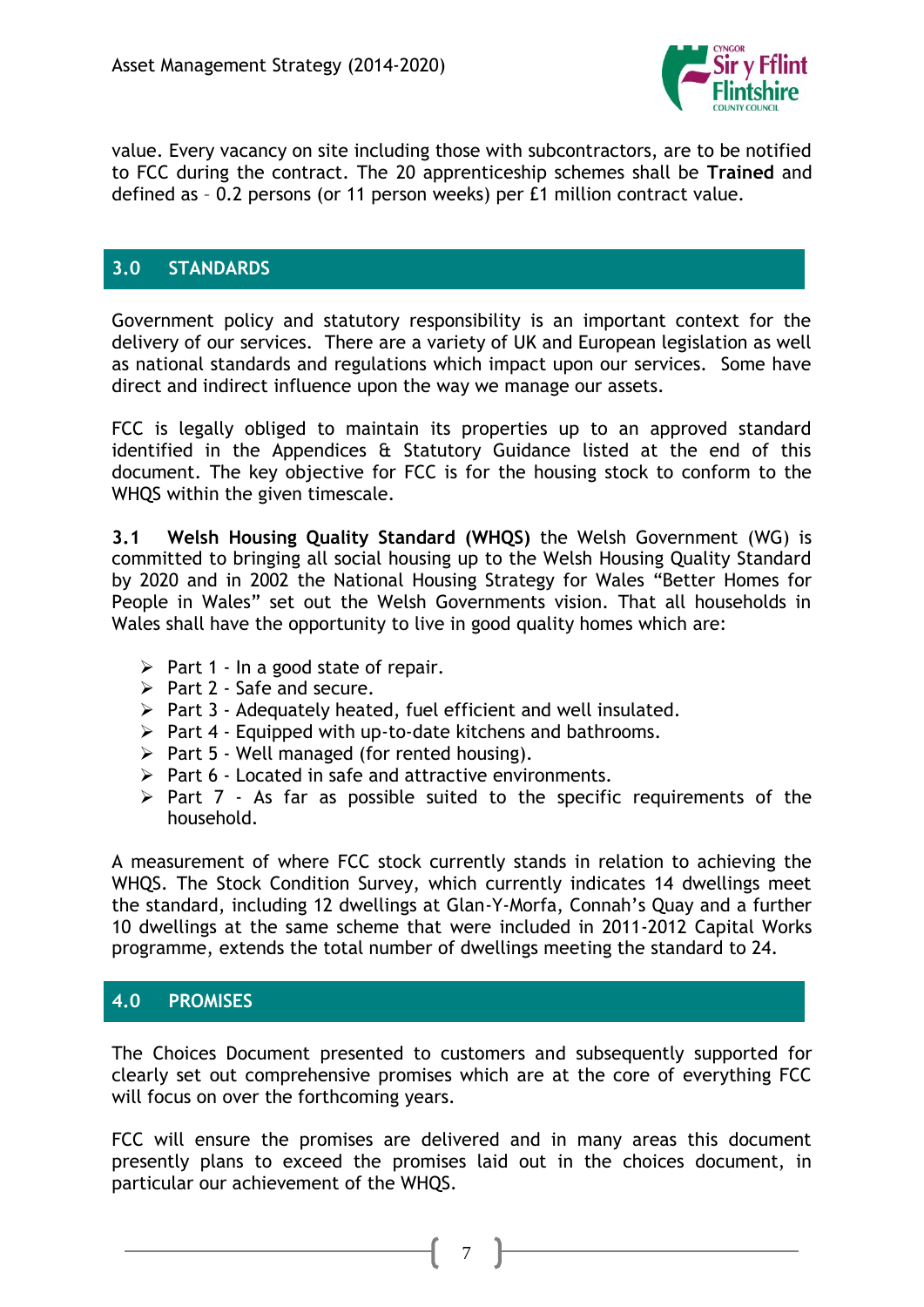

Delivery of the landlord capital improvement programme has outperformed the targets set in the Choices document in 2012/13, through strong project management and improved tender prices and is projected to emulate this in 2013/14. The programme itself has been stretched from £11m per annum in 10/11 to £12m in 13/14 and this is expected to increase to £13m per annum for each of the next 7 years to achieve the WHQS by 2020.

HRA Capital programme 2012/13

- Heating upgrades- 600 homes planned- 1100 delivered
- $\triangleright$  Kitchen replacements- 922 planned-1100 delivered
- $\triangleright$  Smoke detectors- 884 planned- 2400 delivered
- $\triangleright$  Bathroom replacements- 56 planned- 62 delivered

HRA Capital programme 2013/14

- $\triangleright$  Heating upgrades- 600 homes promised- 1000 in programme
- $\triangleright$  Kitchen replacements 922 promised- 1000 in programme
- $\geq$  Smoke detectors- 884 promised- 1000 in programme
- $\triangleright$  Bathroom replacements- 0 planned- 60 delivered

# **5.0 CUSTOMER INVOLVEMENT**

#### **5.1 Introduction**

FCC's Resident Involvement Strategy and Action Plan have been developed with Residents, Officers and Members working in partnership.

FCC will build on its long standing commitment to work closely with the Flintshire Federation of Tenants and Residents Associations and will continue to develop its relationship by consulting on the delivery of its housing services with all residents and the federation.

The latest Tenants Winter Conference (2013) debated ideas around the new WHQS delivery programme and the results of this will be analysed and utilised for FCC's new 7 year WHQS delivery programme.

In 2013 a STAR (Survey of Tenants and Residents) was carried out and asked tenants a suite of questions. Over half of the tenants and residents felt that parking was an issue in their neighbourhood. As such, it is necessary to carry out a more detailed assessment of the requirement to improve parking in the Authority's neighbourhoods.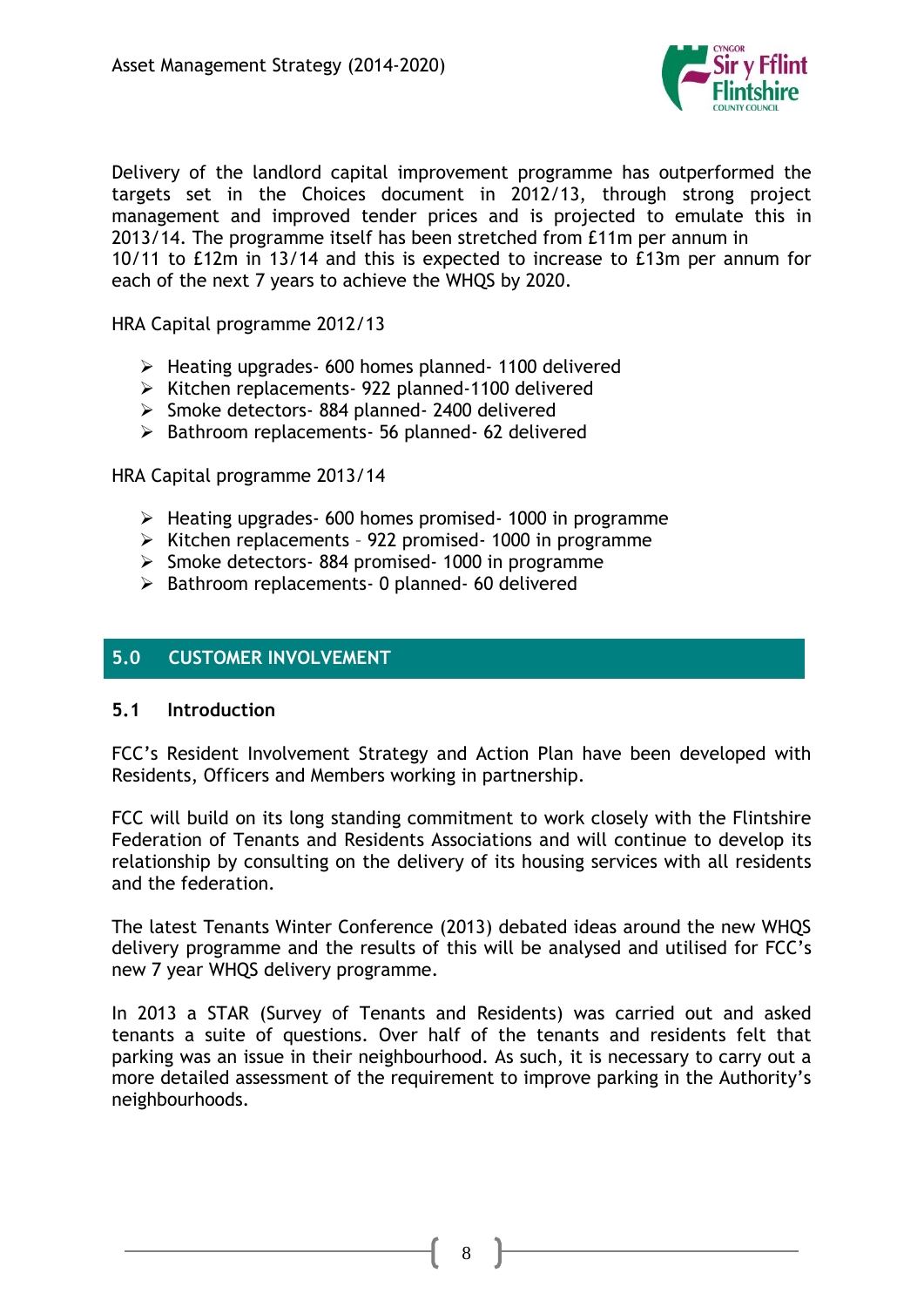

| To what extent are any of the   |         |         |         |
|---------------------------------|---------|---------|---------|
| following a problem in your     | No.     | Minor   | Major   |
| neighbourhood?                  | Problem | problem | Problem |
| Abandoned or burnt out Vehicle  | 97%     | 2%      | 1%      |
| Racial or other harassment      | 93%     | 5%      | 2%      |
| People damaging property        | 86%     | 10%     | 4%      |
| Vandalism or graffiti           | 83%     | 13%     | 4%      |
| <b>Other Crime</b>              | 82%     | 15%     | 3%      |
| Drunk or Rowdy behaviour        | 76%     | 17%     | 6%      |
| Drug use or Dealing             | 76%     | 14%     | 10%     |
| Noise from traffic              | 74%     | 18%     | 7%      |
| Noisy Neighbours                | 72%     | 18%     | 10%     |
| Problems with pets / Animals    | 71%     | 20%     | 9%      |
| Disruptive children / teenagers | 66%     | 26%     | 8%      |
| Rubbish or litter               | 54%     | 32%     | 14%     |
| Dog Fouling / mess              | 46%     | 31%     | 23%     |
| <b>Car Parking</b>              | 43%     | 26%     | 30%     |

- $\triangleright$  The biggest issues for residents are car parking with 56% finding this to be a problem to some degree, dog fouling/mess 54% and rubbish/litter 46%.
- $\triangleright$  There is almost no problem with abandoned or burnt out vehicles or with racial or other harassment.

# **5.2 Customer Information**

The Tenant Involvement team are currently working with the Asset Management team developing systems and procedures reviewing contract specifications prior to inviting tenders. Part of this ongoing consultation process takes into account the Tenant Involvement team's comments as well as comments from the resident's satisfaction surveys from those who have had works carried out. This is done so that the Asset Management Team continuously improves its performance.

# **6.0 ASSET PROFILE**

# **6.1 Introduction**

Flintshire is a County in the North East of Wales. It borders the Dee Estuary to the North, Cheshire to the East, Wrexham to the South and Denbighshire to the West. FCC was formed by the amalgamation of Delyn Borough Council and Alyn & Deeside District Council in the year 1996, covering over 168 square miles. FCC owns 7,417 (including maisonettes not yet demolished) dwellings as at December 2013.

For the purpose of managing the stock, the County is divided into area's North (2533), South (2700) and East (2022), - less Maisonettes to be demolished in Flint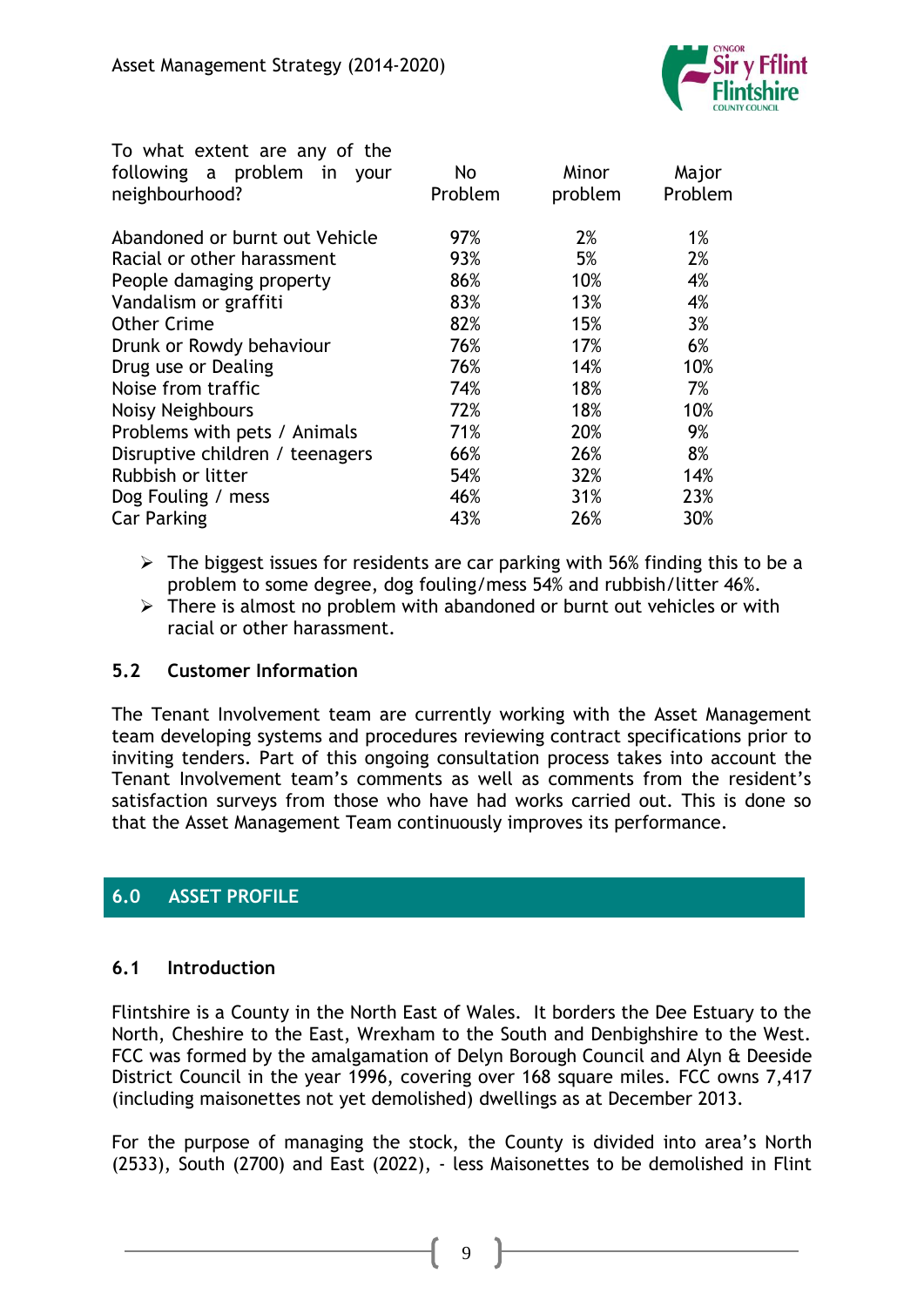

and Homes Shared Occupancy, with strategically located neighbourhood offices for the purpose if service delivery.

The property portfolio covers a wide geographical area across the County. The towns of Buckley, Connah's Quay, Flint, Holywell and Mold have the greater concentrations of stock, with smaller percentages located near to or within villages around the County.

#### **6.2 Property Type**

The three most common property types are:

- Traditional properties, comprising of detached, semi-detached, terraced bungalows and flats.
- $\triangleright$  Solid wall properties.
- Non-Traditional properties, Airey houses, Easi-form, Maisonettes and High Rise flats.

Percentage of property types are:

| <b>Property Type</b> | <b>No. of Properties</b> | % of Stock |
|----------------------|--------------------------|------------|
| <b>Houses</b>        | 4353                     | 58.6%      |
| <b>Bungalows</b>     | 1489                     | 20.5%      |
| <b>Flats</b>         | 1304                     | 17.2%      |
| Maisonettes          | 271                      | 3.7%       |
| <b>Total</b>         | 7417                     | 100%       |

#### **6.3 Age**

There is a varied age within the stock which has been split into bands

| <b>Age Band Width</b> | <b>No. of Properties</b> | % of Stock |
|-----------------------|--------------------------|------------|
| Pre 1919              | 120                      | 1.6%       |
| 1919-1944             | 884                      | 11.9%      |
| 1945-1965             | 3458                     | 46.6%      |
| 1965-1974             | 1817                     | 24.6%      |
| Post-1974             | 1137                     | 15.3%      |
| <b>Total</b>          | 7417                     | 100%       |

#### **6.4 Non-Traditional Housing Stock**

A key area of focus for stock investment decisions is in relation to the nontraditional stock that FCC owns and a breakdown of this stock is shown in the table below.

The non-traditional properties will have a significant impact upon the business plan due to the structural repair requirements to ensure they have a meaningful future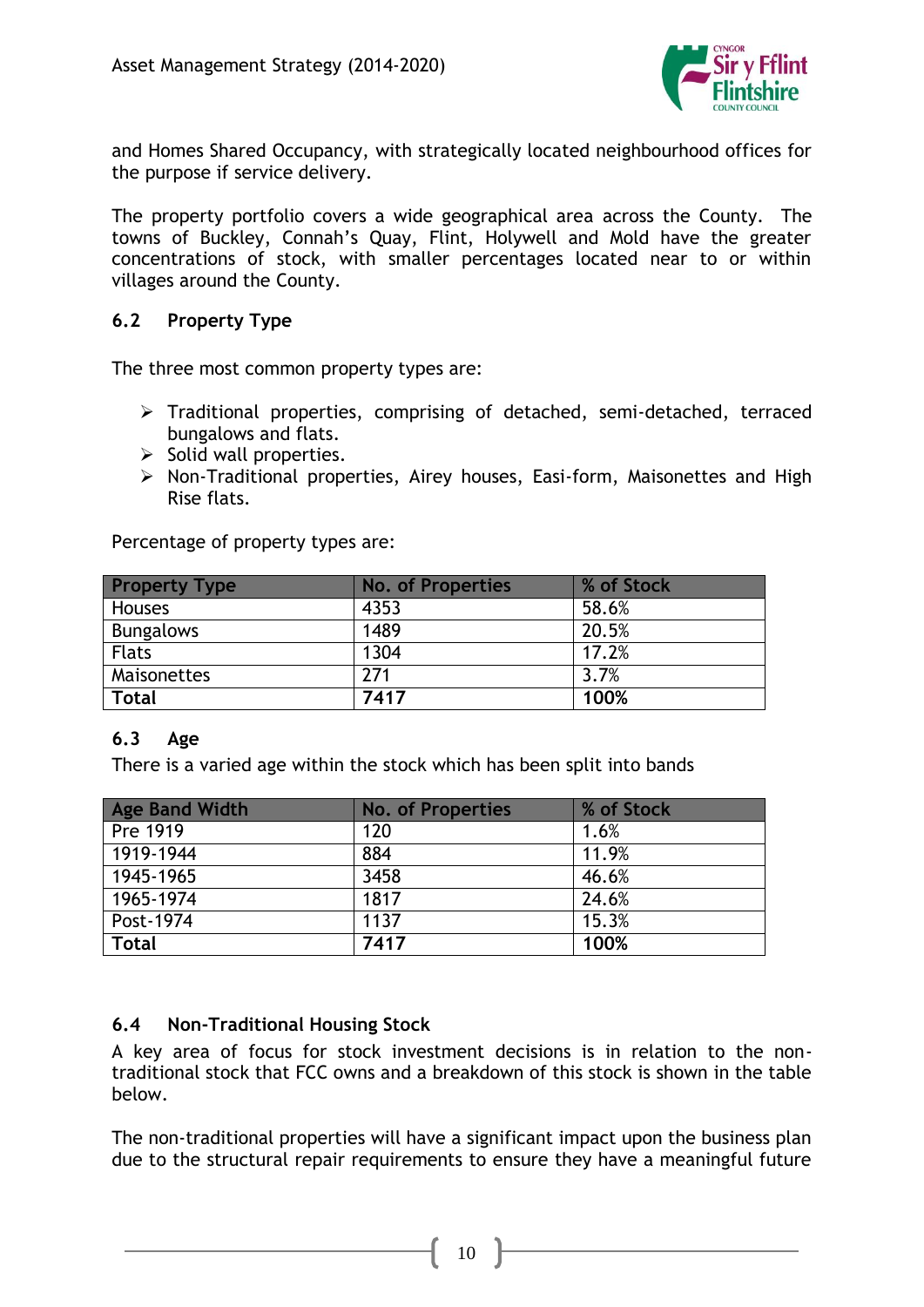

life. In addition the properties have not always benefited from routine improvement programmes.

Some of the existing non-traditional houses have already been repaired, refurbished or their sites re-developed. A summary of these types and numbers are as follows:

| <b>Property Type</b>         | <b>Address List Numbers</b> | <b>Numbers Unimproved</b> |
|------------------------------|-----------------------------|---------------------------|
| <b>Airey Houses</b>          | 35                          |                           |
| <b>Easiform Houses</b>       | 74                          | 74                        |
| <b>Various Timber Houses</b> | 5                           | 1 (11 sunnyside)          |
| <b>Tower Blocks</b>          | 3 Blocks,                   |                           |
|                              | 270 Properties              | 264                       |

#### **Flint High-rise blocks and other non-traditional homes**

The regeneration proposals for Flint town-centre do not include the three high-rise blocks and these homes will remain.

These three blocks require a range of external repairs as well as internal improvements to bring all three blocks and all the flats up to the WHQS. External repairs include:

- $\triangleright$  Comprehensive concrete repair programme
- $\triangleright$  Renewal of the mastic in the panel joints and roof finishes
- $\triangleright$  New insulated roof systems
- $\triangleright$  Overhaul of glazing
- $\triangleright$  Application of an over-cladding system to improve thermal performance and provide weatherproofing.

The cost of this external work for all three high-rise blocks is circa £3.5 million. In addition, other (non-energy related) improvements are required to individual flats to bring them up to standard.

The measures needed to improve the flats would be suitable for utility company funding. Estimates indicate that currently around £1.1million could be secured. It is recommended that a watching brief is maintained to review any increases in funding and if necessary insert the flats into the domestic energy efficiency work programme. Funding may increase or decrease over time but is expected to be available in some form and value for up to eight years.

It is recommended that heat metering is also introduced in each of the dwellings in the flats so that heat usage and billing can be managed more effectively. This would enable the heating costs to be removed from the current arrangement of being included within the service charge. This should dramatically reduce heating use by tenants reducing FCC's carbon footprint and creating more comfortable and affordably warm homes.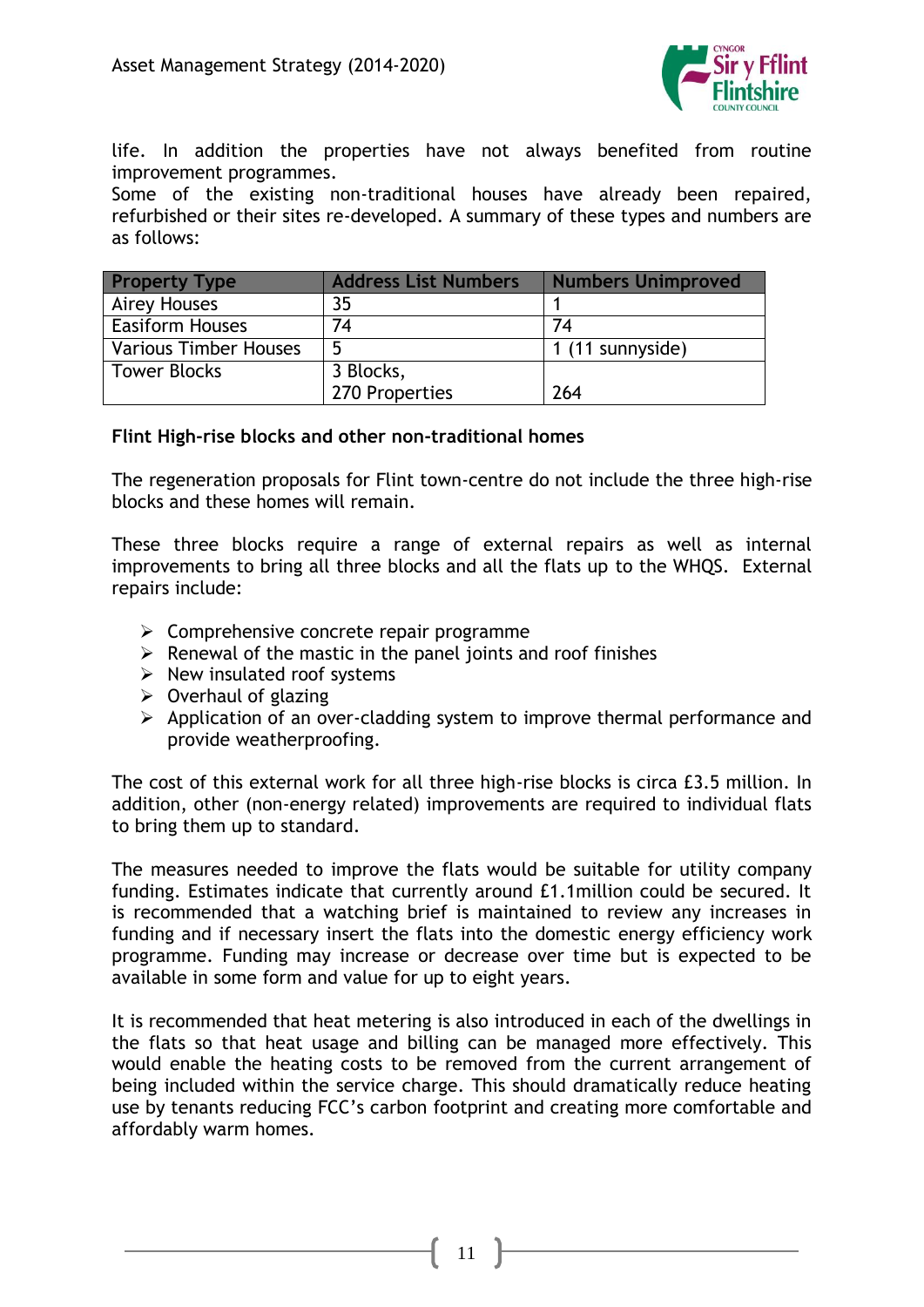

Of the remaining non-traditional homes, 76 require structural improvements to bring them up to standard and provide them with a thirty-year life. In addition, all these homes require a range of internal improvements to bring them up to the WHQS.





# **6.5 Flint Town Centre Regeneration Scheme**

The plan for Flint is based around the following six strategic objectives:

- 1. Transform Flint's physical image
- 2. Reconnection of Flint's assets
- 3. Promote the town and it's opportunities
- 4. To better serve the local people
- 5. Create economic growth through job creation
- 6. To embed Flint into a sub-regional tourism network

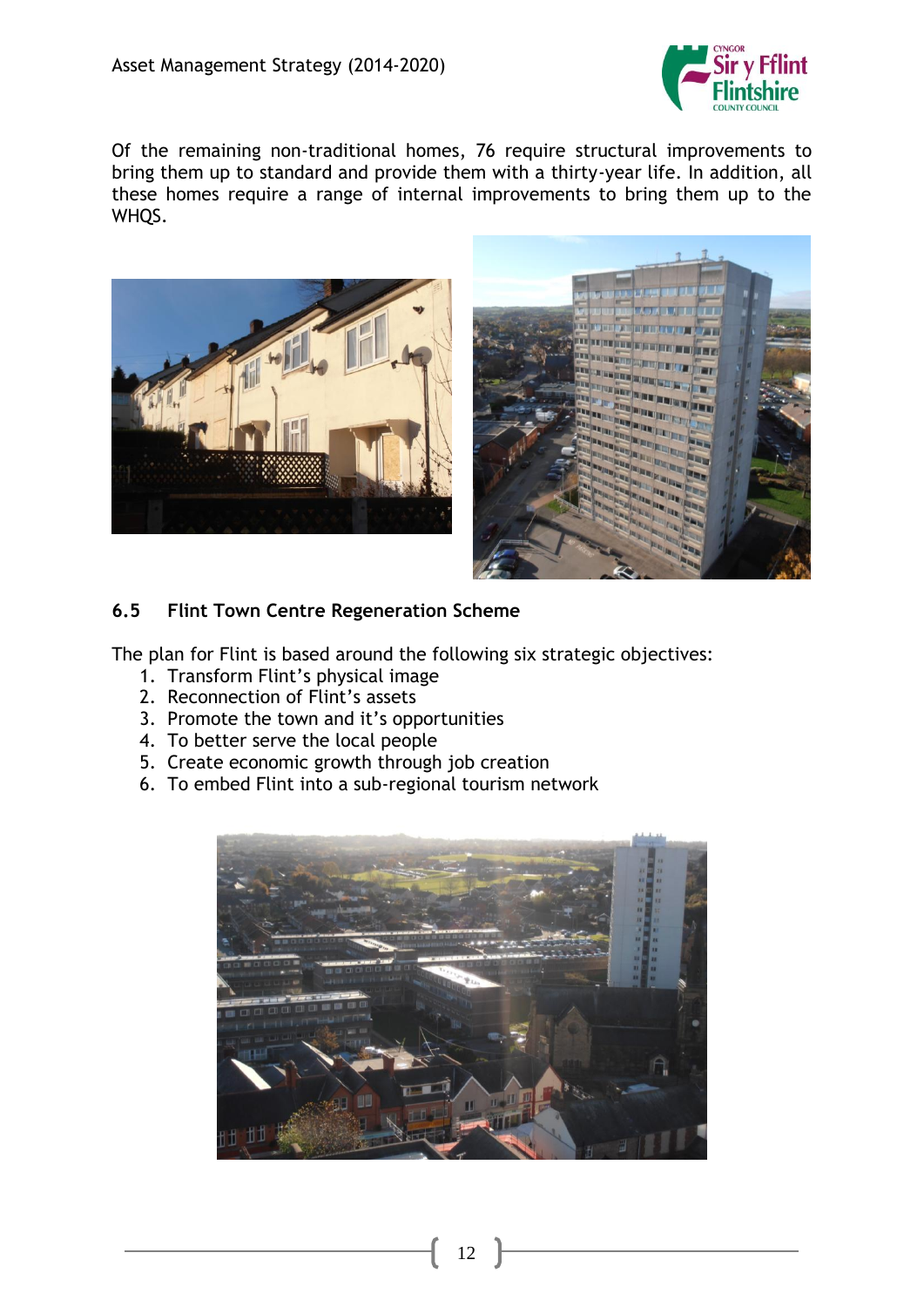

Following approval of the Masterplan and building on its work, a housing development brief was commissioned for Flint. The significant footprint of the existing maisonette blocks provides an opportunity to re-build nearly a quarter of the original medieval planned town – with new houses and streets aligning more sensitively to the original grid pattern. It is intended that the new build provision within the redevelopment will provide between 173 and 180 units dependant upon an agreed final layout. These will be made up of a mix of apartments, and 2 and 3 bedroom houses.

### **6.6 Deeside Regeneration Scheme**

Housing Asset Management are currently working with other FCC services in a joint initiative for WG's Vibrant and Viable Places programme. If FCC are successful with the bid then substantial programmes of work can be accelerated in the Deeside area. FCC's bid aims to tackle long standing regeneration issues associated with Deeside including aims to tackle housing quality, employment, traffic issues, regeneration of the town centre and environmental improvement schemes.

### **6.7 Sheltered Accommodation**

The traditional warden support service has transformed into a Community Based Accommodation Support Service. The support service is no longer linked to tenure. There are some properties designated for the over 55 group which are not suited for this group due to design, size, location or access making them low demand properties and hard to let. There are changing expectations and lifestyles of older people will impact on the provision required. The development of a Community Based Accommodation Support Service enabling people to receive support in their own home and the development of other options for older people including Extra care may also affect demand for some sheltered properties.

Within its Housing Stock Portfolio, FCC has 55 sheltered schemes in various mixes of bungalows, flat complexes and bed-sits, which consists of approximately 40% of the total stock. Some of which are difficult to let due to there being insufficient bedroom space, lack of local services or amenities for the less mobile and inappropriately located

Unsuitable sheltered blocks could be re-designated single persons or general needs accommodation, the current occupiers being offered more suitable accommodation.

The Welfare Reform Act and the 'bedroom tax' has increased demand for one and two bed properties for the under 55 age group. Consideration around changing the designated age group for some of these properties will meet a specific housing need, increase demand for properties and make best use of housing stock.

Aspects to consider are:

 $\triangleright$  Remodelling to address design/ASB issues.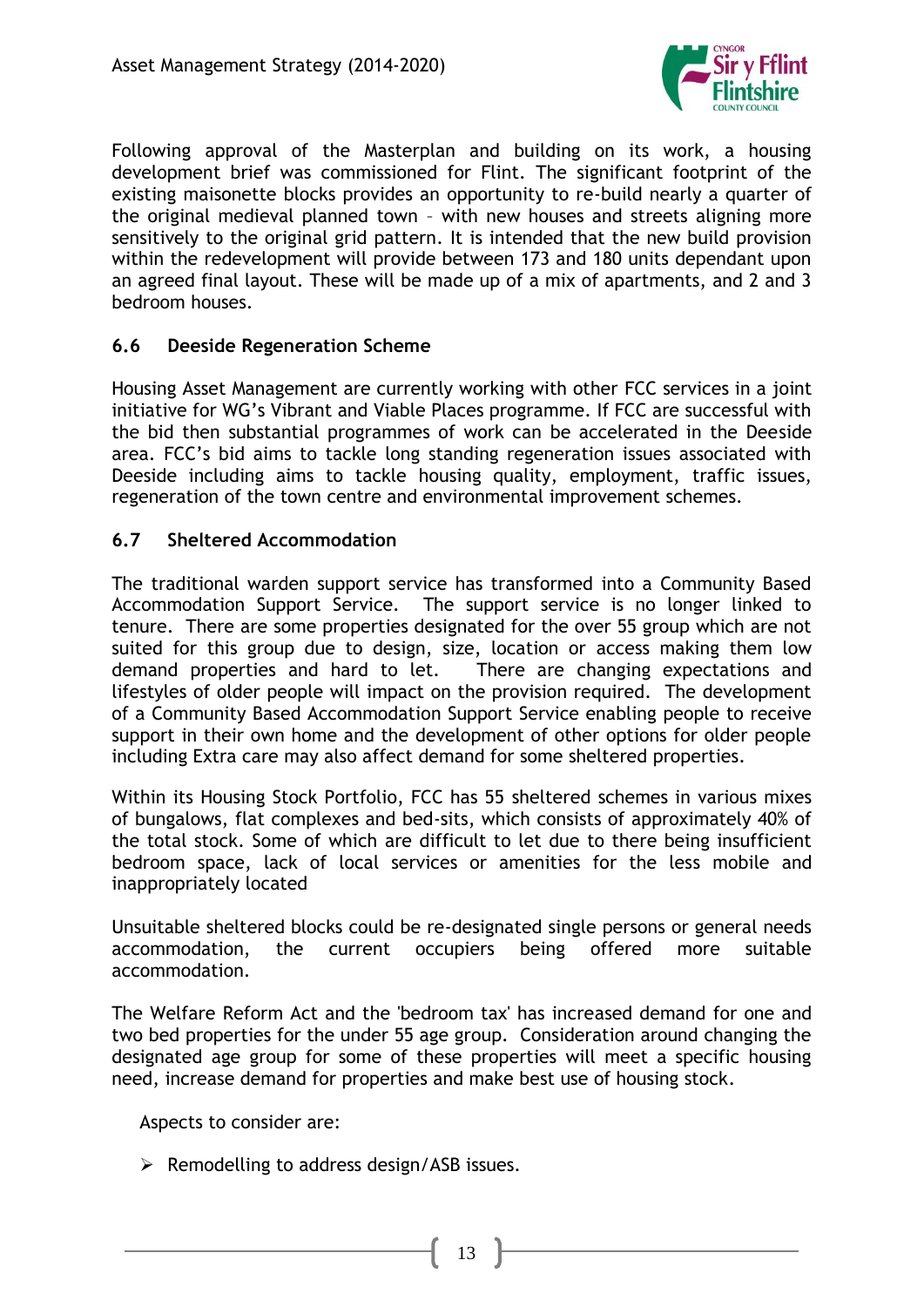

- $\triangleright$  Consultation with both present and prospective residents and implement their affordable aspirations.
- $\triangleright$  Scheme Remodelling addition of bedrooms, Lift installation, conversion of storage areas into mobility scooter storage/charging areas.
- $\triangleright$  Compliance with the Disability and the Equality Act 2010, in particular the need to provide investment for the provision of low level access equipment, ramps and accessible taps etc.
- Ensure that the recommendations of new Fire Risk Assessments are completed.

### **At this strategic level there are many other influences including:**

- $\triangleright$  Future demographic trends Single occupation, living longer
- $\triangleright$  Rural transport availability both present and future.
- $\triangleright$  Availability of other local services Care and Repair Service
- Long term sustainability "*providing homes that meet a variety of needs and lifestyles for now and into the future"*

#### **6.8 Leaseholders**

FCC are currently responsible for 94 leasehold properties located within the County.

Lease holders are fully consulted on any significant issues that might impinge on their rightful use and access, as required under S20 notices. These leases have been let historically on different agreements and present challenges to FCC when refurbishing blocks, issues such as window replacements, fire risk issues in communal areas are just a few of these challenges.

#### **6.9 Garage Sites**

Garages are included within FCC's property portfolio. These are situated around various locations of the County. Curtins report on the condition of Concrete structures identified maintenance costs to the garage batteries/car parks located near Bolingbrook and Castle Heights due to corrosion of the reinforcement causing spalling of the concrete and work needs to be undertaken by a specialist contractor to maintain their integrity.

Other garage sites across the County are pre-fabricated concrete panels with up and over doors with an asbestos concrete sheet roof; some garage sites have become so dilapidated that the only viable option available is demolition, as demonstrated at Glynne Street, Connah's Quay and Yowley Road, Ewloe.

The Housing Service is working in partnership with Valuation and Estates in order to carry out a thorough review of its garage sites.

Site plans are in the process of being developed for the 104 council owned garage sites. Once the plans have been produced, each site will be assessed to test its suitability for the following: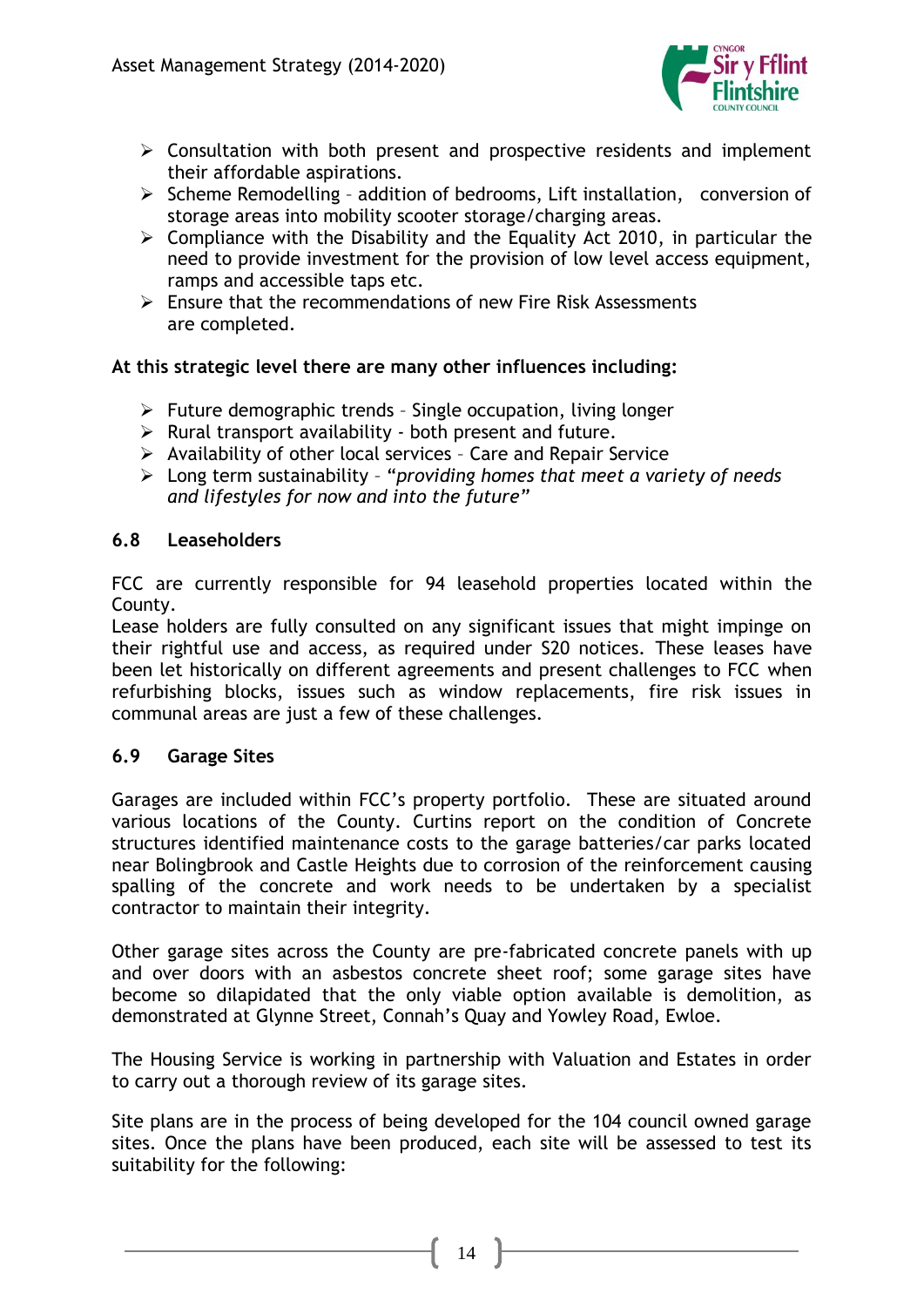

- $\triangleright$  To remain as a garage site
- $\triangleright$  For demolition
- $\triangleright$  Housing development
- $\triangleright$  For other uses such as community garden, play area, parking etc.

The review will be completed by the Spring and will result in a Member Workshop; participants will be invited to share their views on the development potential for each of the sites in their ward.

The results of the consultation will influence a final set of recommendations to Members in preparation for Scrutiny Committee in April 2014.

# **7.0 SUSTAINABILITY**

# **7.0 Energy Efficiency in FCC's Stock**

Significant work has been undertaken since 1997 to improve FCC's housing stock. Whilst there has been a steady rise in the number of homes meeting the minimum WHQS heating standard of SAP 65 it has become obvious that there are big data gaps concerning properties that fall short. The focus within the team addressing energy improvements in the Housing Service shall be to develop sufficient information to clearly identify what houses need what measures and at what cost in order to comply with the WHQS standard. Improvement needs to be seen in record keeping, stock profiling and in the operation and maintenance of the technologies being introduced especially in off gas properties. FCC has been nationally recognised for its work to improve the energy efficiency of its stock and its focus on reducing tenant's energy bills. In particular it has been recognised for its work in combining owner occupied, private rented and FCC stock in programmes which is recognised as the way to deliver best value programme for communities. Welfare reform has created a substantial challenge to FCC but through providing energy efficient homes FCC has an ability to respond swiftly and protect tenants whilst in the process supporting local labour and suppliers in a developing market.

The £1.3billion a year made available through the latest energy company obligation funding is a tool that FCC is using to achieve good value in its programmes. This funding is expected to be around for at least eight years. This provides the incentive to invest alongside the obligation of the WHQS commitment.

#### **7.1 Statutory commitments**

The WHQS dictates that every home must be adequately heated, fuel efficient and well insulated. In addition there are a number of energy efficiency components, including:

 $\triangleright$  Minimum SAP rating of 65 out of 100 must be achieved.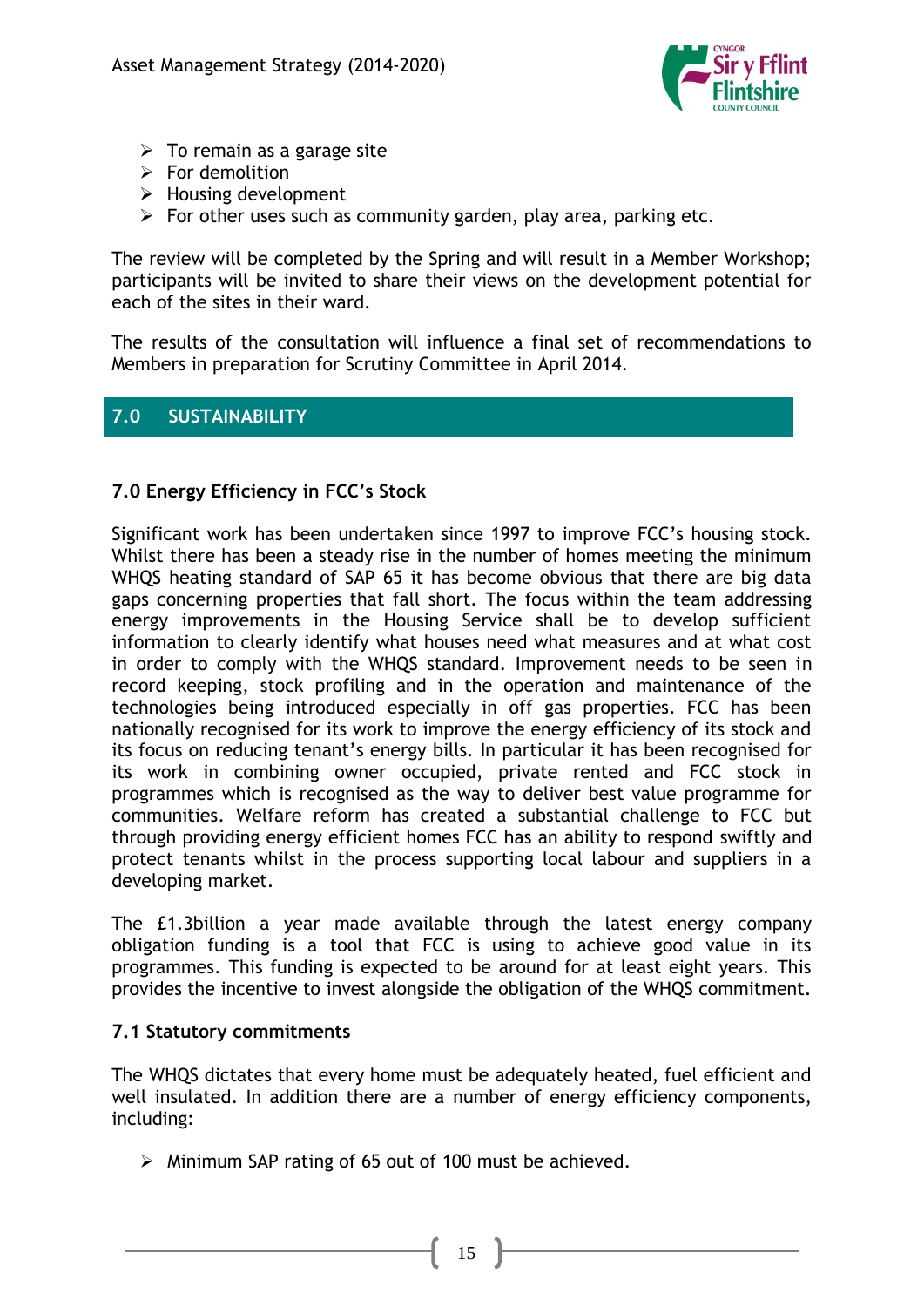

- $\triangleright$  Landlords should do whatever they reasonably can to minimise the cost of heating dwellings to a comfortable level.
- $\triangleright$  All cost effective opportunities to upgrade the thermal and ventilation performance of the dwelling must be taken.
- $\triangleright$  Heating systems must be reasonably economical to run and capable of heating the whole of the dwelling to a comfortable level in normal weather conditions.
- $\triangleright$  External doors and windows must be sufficiently well fitting so that they do not cause severe draughts.
- $\triangleright$  The main entrance door should not open directly into the living room.
- $\triangleright$  The hot water tank must be effectively insulated.
- $\triangleright$  Kitchens and bathrooms should have an adequate amount of mechanical ventilation.

# **7.2 Affordable Warmth**

Affordable warmth means that a household is able to afford to heat their home to the level required for their comfort and health. Conversely, households that are unable to afford adequate heating are said to be living in "fuel poverty".

A widely used definition of fuel poverty states that households needing to spend more than 10% of their income on fuel are classed as fuel poor and households needing to spend more than 20% of the total income on fuel are classed as severely fuel poor.

Adequate heating is generally accepted as achieving 21°C in the main living room/lounge area and 18°C in all other parts of the house. The Welsh Government remains committed to eradicating fuel poverty in all homes by 2018.

Affordable Warmth is the solution to fuel poverty. Fuel poverty occurs when Households are considered by the Government to be in 'fuel poverty' if they would have to spend more than 10% of their household income on fuel to keep their home in a 'satisfactory' condition. Households needing to spend more than 20% of their total income on fuel are classified as severely fuel poor.

It is a measure which compares income with what the fuel costs 'should be' rather than what they actually are. Whether a household is in fuel poverty or not is determined by the interaction of a number of factors, but the three obvious ones are:

- $\triangleright$  The cost of energy.
- $\geq$  The energy efficiency of the property (and therefore, the energy required to heat and power the home)
- $\triangleright$  Household income.

# **7.3 SAP Rating**

A stock condition survey was carried out in 2007 which gave an estimated average SAP rating of 67.9. which is within the WHQS requirement, however, the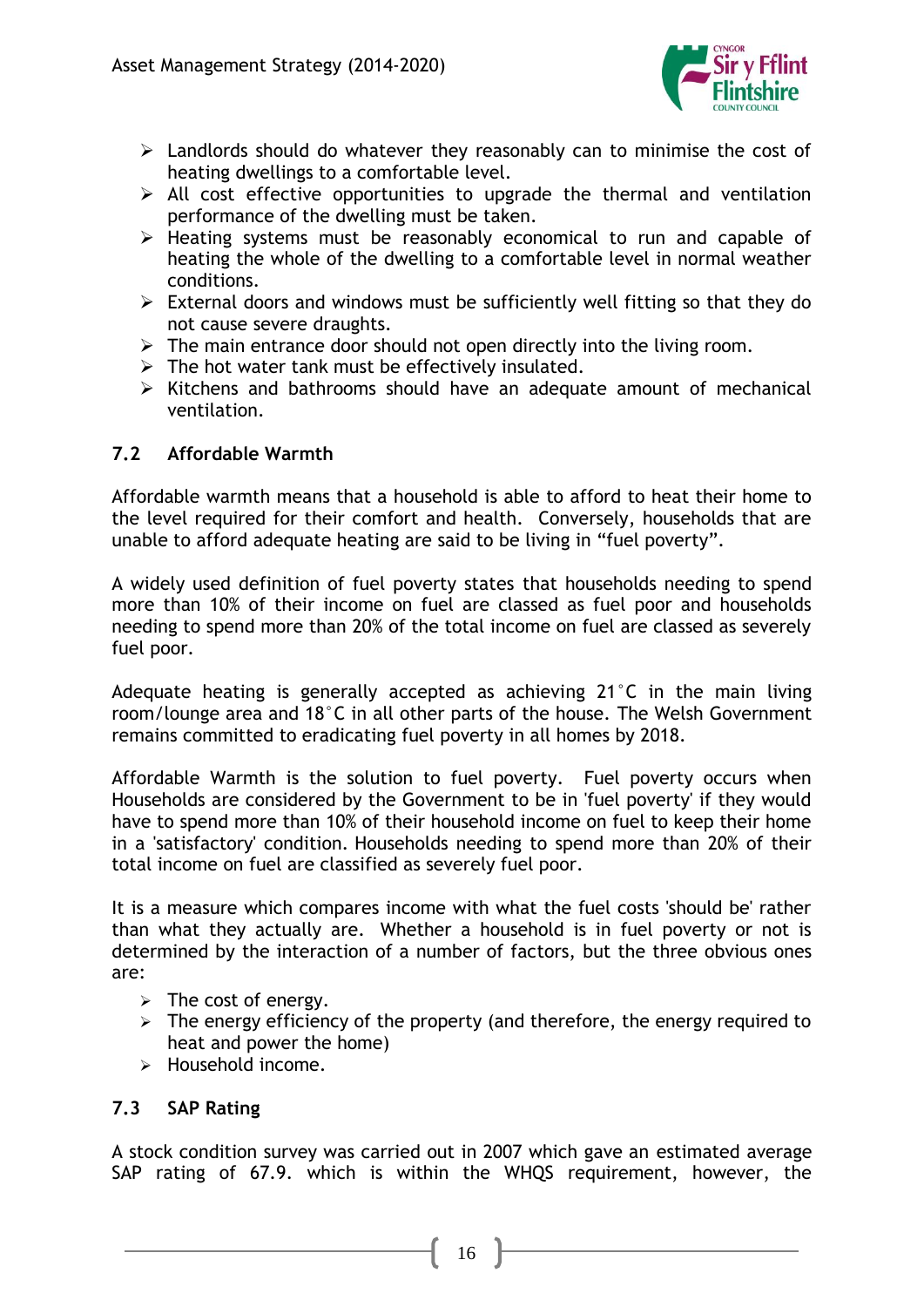

installation of fuel efficient boilers and other measures such as fuel switching from electric heating to gas and increased loft and cavity insulation, will help to increase the SAP rating further.

Whilst the heating replacement programme is progressing this may not be enough in some properties to lift them above the minimum SAP rating of 65. Properties with solid walls or in off gas areas for example may need additional investment. The diversification of the programme for the next three years reflects this. However, the first step is to identify the stock that falls below the 65 level and identify the measures and respective cost that are needed for full compliance. A warm and comfortable home is a right of all tenants but a lot of tenants put up with homes that are cold or draughty. Time will be spent updating and reviewing records and proactively looking for these hard to treat homes.

For the last few years, FCC's Corporate Energy Unit has been estimating the SAP rating of FCC properties based on the numbers of properties receiving loft & cavity wall insulation and heating improvements as a key performance indicator. It is recommended that this function is brought back in to the Housing Service since, with the improved record keeping that is being recommended, understanding the current profile of the housing stock and having sufficient control to improve it should be a core activity of the Housing Service.

### **7.4 Loft and Cavity Wall Insulation**

FCC's energy unit has had a budget since 2000 for installing loft and cavity wall insulation, and as of 2011/2012, nearly all suitable cavity walls have been insulated and nearly all suitable lofts have now been topped up to 250-300mm.) Properties where tenants have previously refused or where there was incomplete information in the database are being completed where possible. There are also a few properties where outstanding repairs work must be completed before insulation can be installed.

Funding has historically been available through the Energy Efficiency Commitment and Carbon Emission Reduction Target utility funding schemes to help subsidise this work. The priority now is to identify properties that haven't had the insulation installed properly and so aren't seeing the full benefit of the improvement. Whilst the numbers of these properties are few it is necessary to do this work since in some instances bad installation can lead to structural issues with the property including damp and mould growth.

# **7.5 Hard to treat cavities / Gas infill projects.**

These cavities are still being defined by Ofgem but currently include damp cavities or cavities that are less than 49mm thick. Whilst consultation into the definition of these cavities is still ongoing there is significant funding allocated for their remediation and whilst this funding is available it is worth FCC allocating resource to coordinate an installation programme.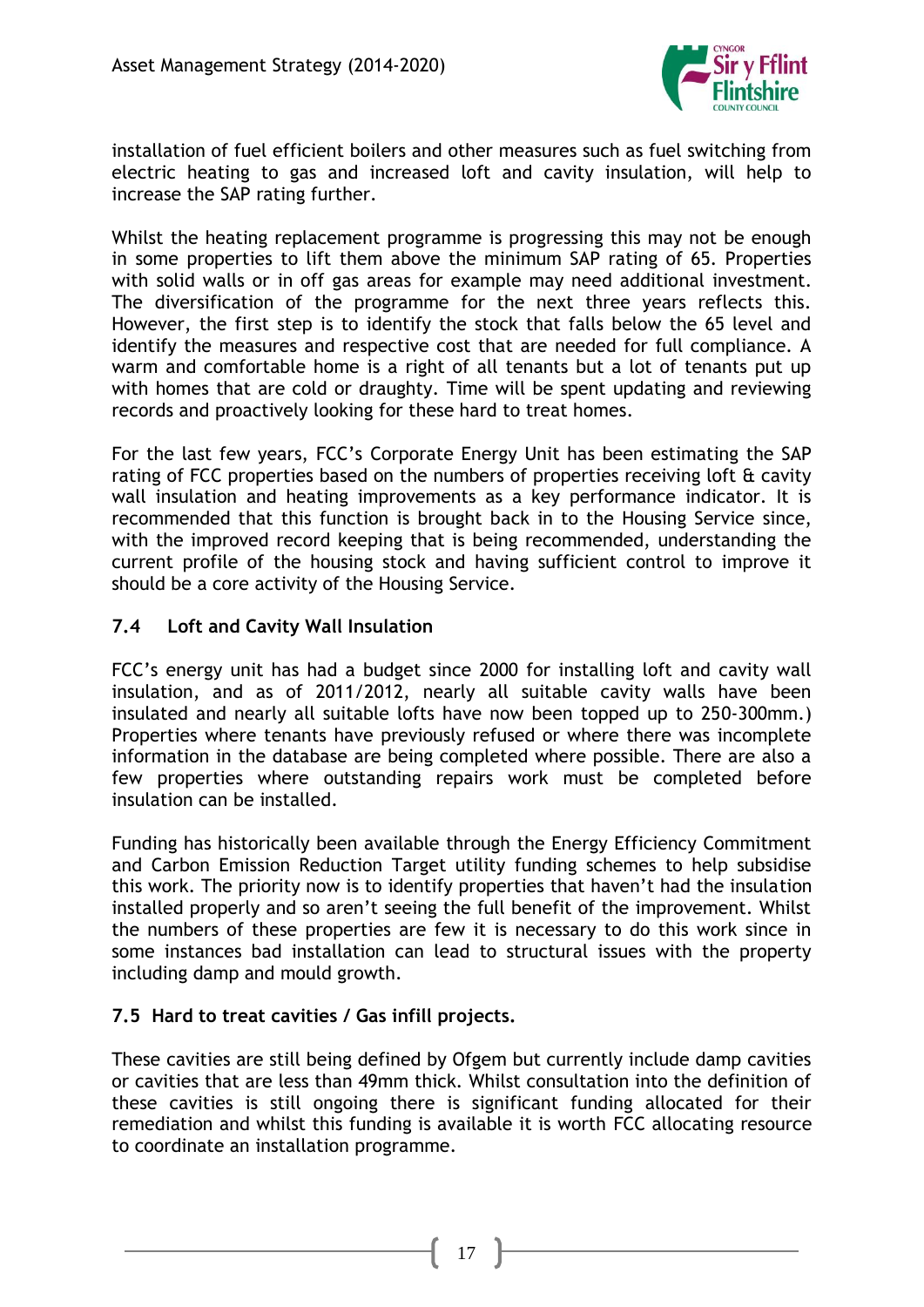

Additionally, there were approximately 418 'infill' fuel switches from oil, solid fuel, and mainly electric storage heaters to gas between 1997 and 2010, and the remaining circa 900 properties should be completed in 2013/17. Gas infill refers to properties that are near to the gas main but use a more expensive and more carbon intensive fuel. CESP funding of up to £1805 per property is available during 2011/12 available for gas installation for gas infill projects, and the home energy conservation officer and capital works are taking advantage of this for current and future projects.

As energy efficiency, fuel poverty, and carbon reduction measures have been Government priorities for many years, consequently there are funding sources available to assist social landlords in making energy efficiency improvements to their stock. A significant amount of funding (exact figure has been well over £300,000) has been brought in through the Home Energy Efficiency Scheme. Understanding and obtaining the different types of funding available requires a close partnership working between the Home Energy Conservation Officer and the Asset Management team.

# **7.6 Solid Wall Insulation/Non-Traditional Housing**

Around 825 FCC properties are either solid walled or must be treated as solid walled due to having cavities unsuitable for insulation. These properties, particularly the semidetached and terraced houses, and those in off-gas areas have some of the lowest SAP ratings in the stock. It is highly unlikely that a solid walled property will meet WHQS without being insulated (or achieve a SAP rating of 65).

473 of the 825 solid walled properties are the high-rise flats and maisonettes in Flint. This leaves 352 properties that are either solid walled or otherwise unsuitable for cavity wall insulation. Currently the SAP rating of these properties varies from 50 to 60. 123 of these have now been insulated in Holywell, Connahs Quay and Dee Cottages in Flint, with the remaining properties being insulated in two phases from 2015/16 onwards.

These FCC properties have been improved from an average SAP rating of 57, below the WHQS minimum, to an average of 67. The lowest SAP rating after installing insulation is 66 whilst the maximum is 70. All of these properties therefore now meet the WHQS minimum energy efficiency standards.

Savings to tenants' bills from these schemes average £252 annually based on current costs, with total annual savings of £24,873 and an anticipated lifetime CO2 reduction of 2,539 tonnes. As a result the tenants' risk of fuel poverty has been significantly reduced.

FCC has secured added value through the service's continued success in levering in grant funding through the Welsh Government and Utility Company funding.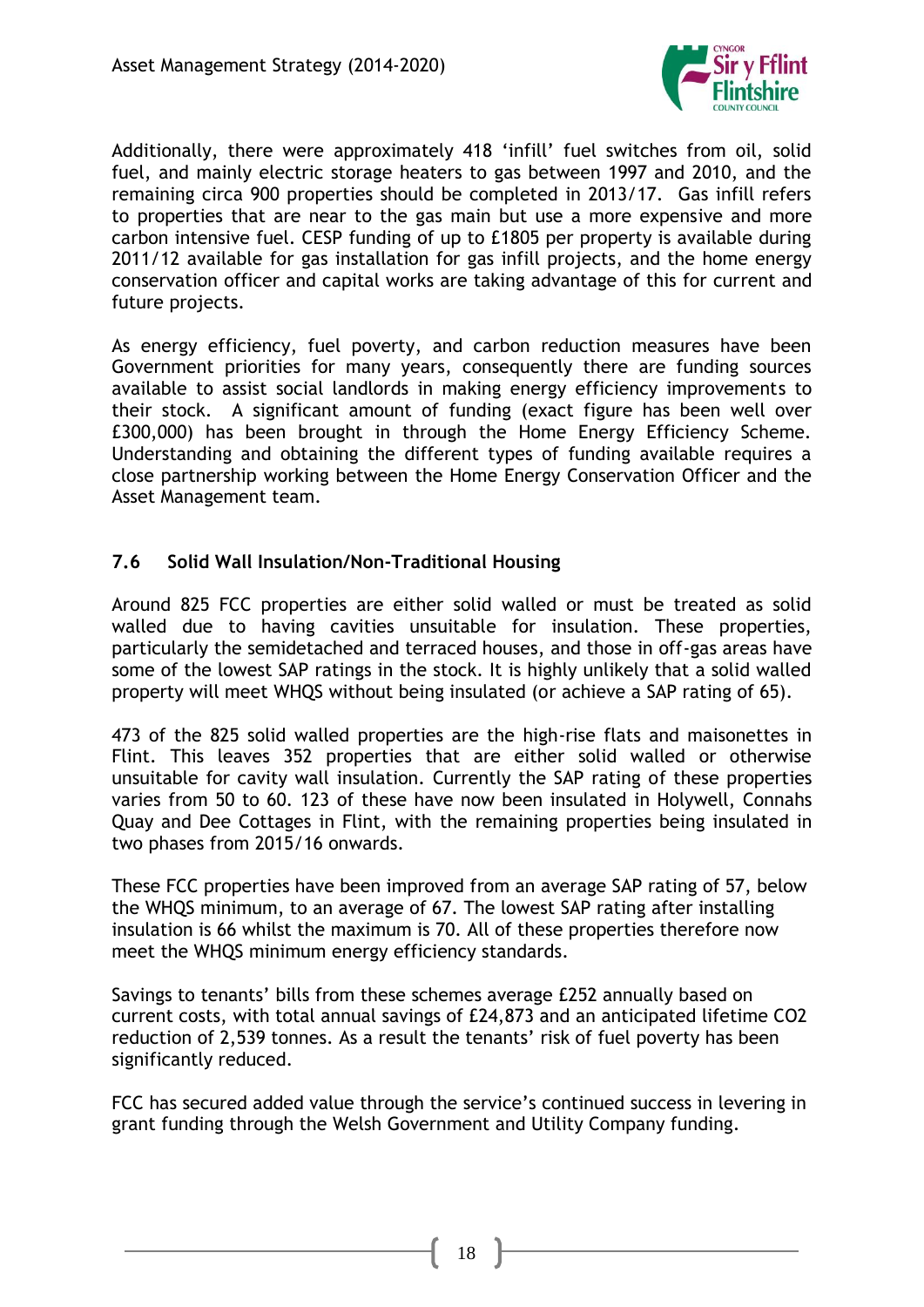

# **7.7 Ventilation strategy**

It is important to consider ventilation alongside the installation of solid wall insulation. When solid wall insulation is applied, either internally or externally, it affects the breathability of the property and so moisture from within the property needs to be able to get out. One option of many is to install mechanical heat ventilation systems which pump out air much like an extractor fan but recycle up to 75% of the heat in that air. These products are already being installed as part of the kitchen and bathroom programme. When a property is considered for improvements ventilation is one aspect of a complex survey that is carried out nut provision within programme budgets needs to be made.

# **7.8 Renewable Energy**

The following renewable micro generation systems have been installed in FCC housing since 2007:

- $\geq 21$  Ground Source heat pumps (Cilcain and Caerwys).
- 2 Air Source Heat Pumps (Trelawnyd and Cymau).
- $\geq 61$  solar thermal hot water heating systems (Trelawnyd, Shotton).
- 182 Solar Photovoltaic (PV) Electric Panels Installed & Connected To the National Grid at Greenfield & Bagillt

The properties selected for heat pump installations and the first solar thermal installation in Trelawnyd were chosen primarily due to their position off the gas main (oil-fired central heating that is more expensive than gas and experienced significant price spikes in 2008 which left many with difficulty paying for deliveries) and their suitability for the installations.

In Higher Shotton, area-specific CESP and Arbed Phase 1 funding was secured for the installation of solar thermal systems in FCC properties to further reduce energy bills in the homes being improved.

In Greenfield, CESP funding has been secured to subsidise photovoltaic installations. In both Bagillt and Greenfield, the schemes qualify for feed in tariff income.

In the future more work will be done in areas not on the gas network. This means that other low carbon ways of heating homes will have to be considered. The energy programme reflects this move and shows increasing investment in heat pumps and other renewable technologies over the next three years.

The properties improved with these systems were selected primarily due to their position off the gas main (oil fired central heating which is more expensive than gas and the fuel subject to unpredictable price increases) and their suitability for the installations.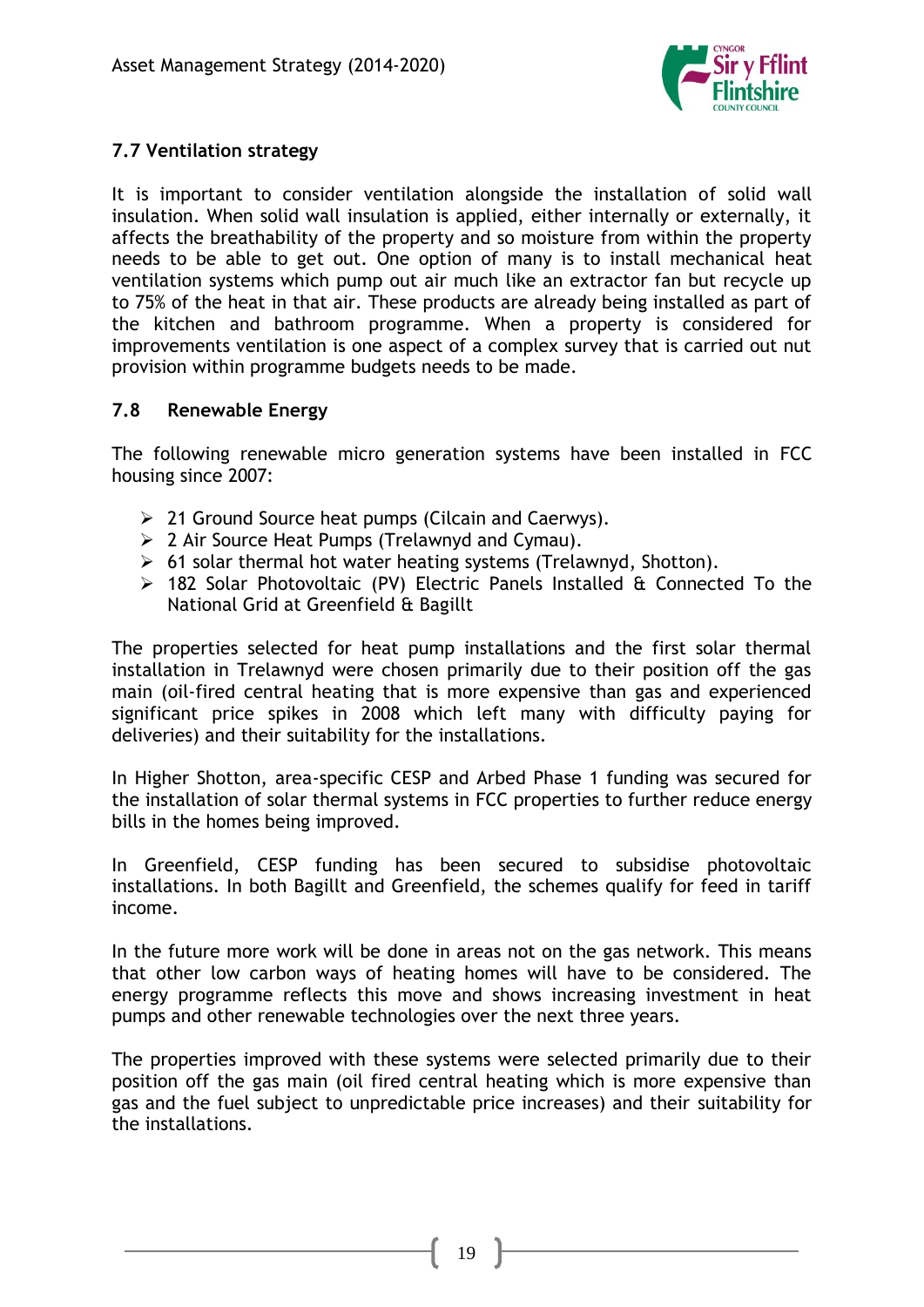

PV systems have an advantage to both tenant and FCC, the tenant receives a reduction of approximately £150 saving per annum on their electricity bill and FCC will receive a feed in tariff of approximately £1500 to £2000 for each registered property per annum for the next 25 years.

### **7.9 Funding Future Works**

The Welsh Government estimates that over £10billion is available for investment in the Welsh Housing Stock for energy efficiency retrofitting over the next decade. Annually £1.3billion is available across the UK through the Energy Company Obligation (ECO). However, the fact that there are no geographical restrictions on how this money needs to be spent provides a threat as well as an opportunity. This is the warning issued by the WLGA who recognise that organisations in Wales will need to work hard to secure a fair share.

Accessing the funding is a complex process and carefully considered strategies are the only way to prevent higher levels of investment and benefits accumulating elsewhere in the UK.

The service has developed a strategic programme that supports both FCC's commitments and national commitments to reduce climate change, help eradicate fuel poverty and boost economic development and regeneration in Flintshire and Wales.

In 2012/13 FCC delivered energy efficiency measures to 587 homes securing sufficient external finance to exceed FCC's invest to save ratio of £1 spent for every £5 saved. This achieved average annual heating bill savings of £308 per property or £181,080 annually over all.

Over the last 16 years over 41,079 measures have been installed in FCC homes with over £7million being secured in the last few years alone to finance them. This has resulted in current heating bill savings of over £2.3million.

Over this period the average saving per measure is just over £58 reflecting the availability of lower cost installations and in particular low energy light bulbs. In the last five years the move to more expensive but more effective measures has yielded an average annual heating bill saving per measure of £244.

When considered with the work in privately owned homes and private rented sector just under £100million in energy bill savings has been achieved over the 16 year period. This is money that is now available to homeowners and tenants instead of being committed on energy bills or, in the case of the fuel poor, it is money they don't have to find to adequately heat their home.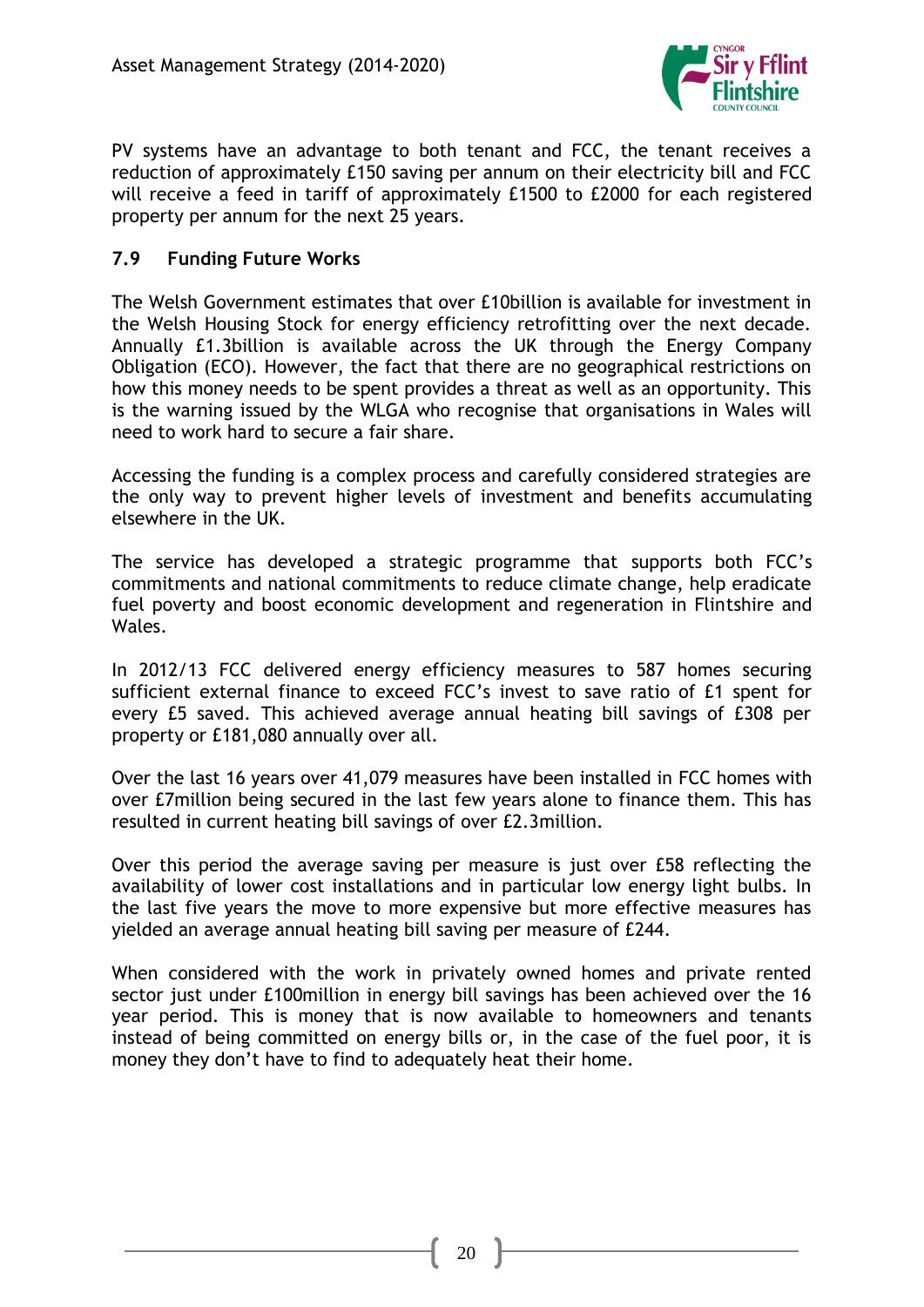

# **Progress so far:**

| <b>Measure</b>                                                                 | 1997 to<br>2013    | Average<br>per<br>year | <b>Estimated</b><br>lifetime<br>carbon<br>emission<br>savings<br>(tonnes) | <b>Current</b><br>estimated<br>annual<br>heating<br>bill savings<br>(E) | <b>Income</b><br>generator<br>(FIT / RHI) |
|--------------------------------------------------------------------------------|--------------------|------------------------|---------------------------------------------------------------------------|-------------------------------------------------------------------------|-------------------------------------------|
| Roof Insulation                                                                | $\overline{5,147}$ | $\overline{322}$       | 18,272                                                                    | 257,350                                                                 |                                           |
| <b>Cavity Wall</b><br>Insulation                                               | 4,032              | 252                    | 56,448                                                                    | 544,320                                                                 |                                           |
| <b>Hot Water Tank</b><br>Insulation                                            | 381                | 24                     | 777                                                                       | 17,145                                                                  |                                           |
| Solid wall<br>insulation                                                       | 123                | 8                      | 5,843                                                                     | 60,270                                                                  |                                           |
| Double Glazing                                                                 | 2,709              | 170                    | 36,842                                                                    | 460,530                                                                 |                                           |
| Door & Window<br><b>Draught Stripping</b>                                      | 782                | 49                     | 3,597                                                                     | 43,010                                                                  |                                           |
| <b>Boiler Replacement</b><br>(Standard)                                        | 1,175              | 74                     | 5,523                                                                     | 31,725                                                                  |                                           |
| <b>Boiler</b><br>Replacement/New<br>Central Heating -<br><b>Gas Condensing</b> | 2,241              | 140                    | 23,584                                                                    | 504,225                                                                 |                                           |
| Fuel switch to gas                                                             | 74                 | 5                      | 1776                                                                      | 27,750                                                                  |                                           |
| Low Energy Lights                                                              | 23,422             | 1,464                  | 60,897                                                                    | 351,330                                                                 |                                           |
| Mechanical heat<br>ventilation<br>recovery                                     | 700                | 44                     | 74                                                                        | 38,500                                                                  |                                           |
| <b>Ground Source</b><br><b>Heat Pumps</b>                                      | 21                 | $\mathbf{1}$           | 672                                                                       | 6,090                                                                   | $\checkmark$                              |
| <b>Air Source Heat</b><br>Pumps                                                | 9                  | $\mathbf{0}$           | 64                                                                        | 2,610                                                                   |                                           |
| Photo-Voltaics (PV)                                                            | 187                | 12                     | 5,460                                                                     | 37,400                                                                  |                                           |
| Solar thermal                                                                  | 76                 | $\overline{4}$         | 362                                                                       | 4,180                                                                   |                                           |
| <b>Total</b>                                                                   | 41,079             | 2,566                  | 220,191                                                                   | 2,386,435                                                               |                                           |

# **What are we doing next:**

Note: Only three years ahead planned reflecting the current national UK grant funding timeframe.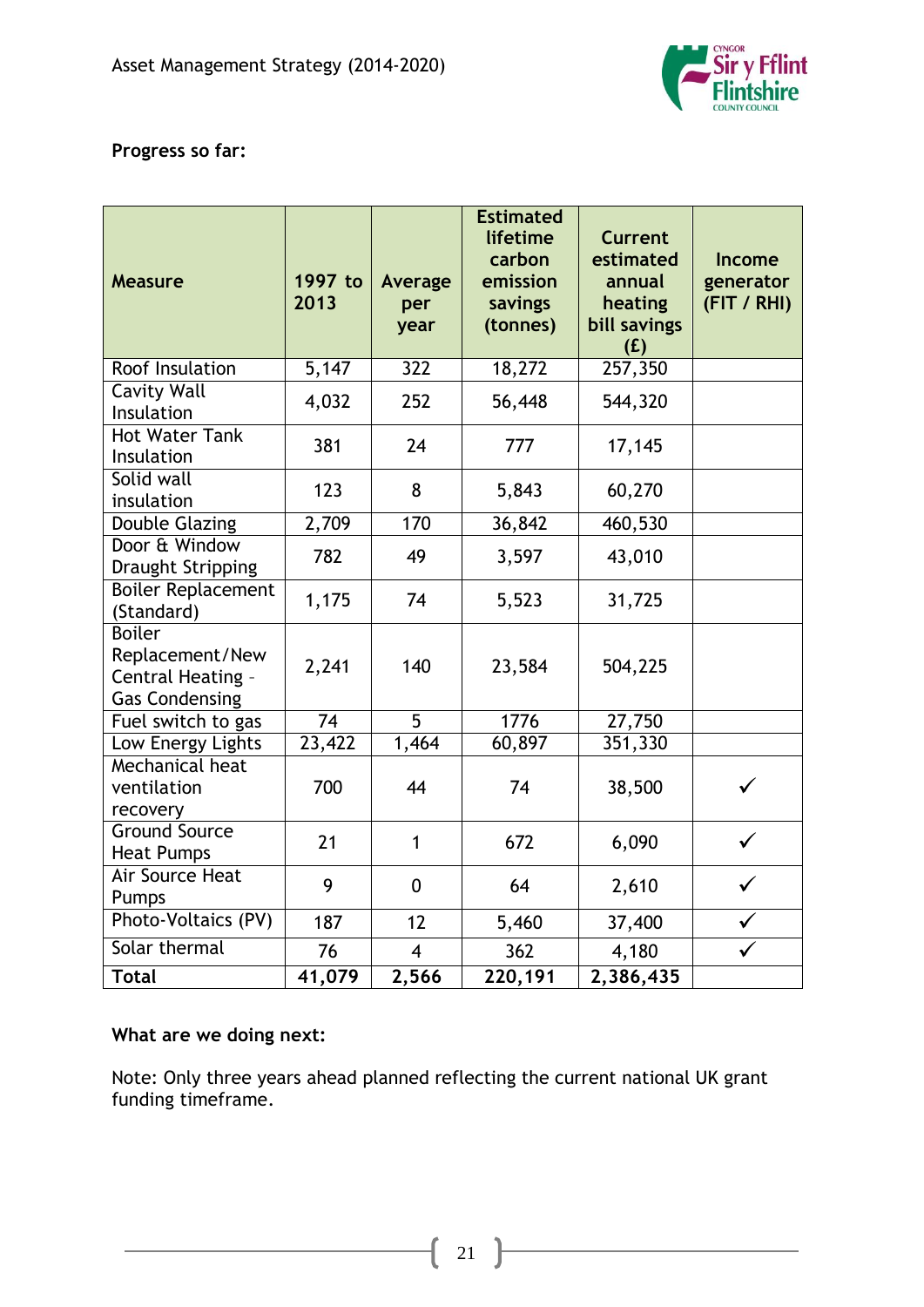

| <b>Measures</b>                                                                | $2013 -$<br>2014 | $2014 -$<br>2015 | $2015 -$<br>2016 | Anticipated<br>lifetime<br>carbon<br>emission<br>savings<br>(tonnes) | Anticipated<br>annual<br>heating bill<br>savings (£) | <b>Income</b><br>generator<br>(FIT / RHI) |
|--------------------------------------------------------------------------------|------------------|------------------|------------------|----------------------------------------------------------------------|------------------------------------------------------|-------------------------------------------|
| Roof Insulation                                                                | 80               | 50               | 50               | 639                                                                  | 9,000                                                |                                           |
| <b>Cavity Wall</b><br>Insulation                                               | 20               | 20               | 20               | 840                                                                  | 8,400                                                |                                           |
| Solid wall<br>insulation                                                       | 15               | 150              | 150              | 14,725                                                               | 147,250                                              |                                           |
| Door & Window<br><b>Draught Stripping</b>                                      | $\overline{0}$   | 200              | 200              | 1,840                                                                | 22,000                                               |                                           |
| <b>Boiler</b><br>Replacement/New<br>Central Heating -<br><b>Gas Condensing</b> | 55               | 50               | 50               | 2,232                                                                | 46,500                                               |                                           |
| Fuel switch to gas                                                             | 250              | 50               | 50               | 8,400                                                                | 131,250                                              |                                           |
| Mechanical heat<br>ventilation<br>recovery                                     | 700              | 700              | 700              | 2,520                                                                | 115,500                                              |                                           |
| <b>Ground Source</b><br><b>Heat Pumps</b>                                      | $\overline{0}$   | $\overline{0}$   | $\overline{0}$   | $\overline{0}$                                                       | $\overline{0}$                                       |                                           |
| Air Source Heat<br>Pumps                                                       | 20               | 30               | 50               | 3,200                                                                | 29,000                                               |                                           |
| Photo-Voltaics (PV)                                                            | $\overline{0}$   | 30               | 50               | 2,400                                                                | 16,000                                               |                                           |
| Solar thermal                                                                  | $\overline{0}$   | 20               | 50               | 403                                                                  | 3850                                                 | ✓                                         |
| <b>Total</b>                                                                   | 1,140            | 1,30<br>0        | 1,37<br>0        | 37,199                                                               | 528,750                                              |                                           |

# **8.0 NEIGHBOURHOODS**

Demand for FCC's properties will have an important influence on any decision FCC may take to invest in its stock. The demand profile obtained from analysis of the stock will form an important data source for the purpose of potential investment/non-investment decisions.

Although the majority of FCC's stock is popular, there are a number of unit types that suffer from low demand. The majority of these are in hard to let properties such as sheltered bedsits or where properties are in unpopular locations/estates.

Historically blocks such as Coppa View and Alyn Meadow have suffered from low demand, but initiatives to make the schemes more attractive have now resulted in both these blocks being fully let. Additionally the impact of Welfare Reform has increased demand for smaller properties such as bedsits which were originally in less demand.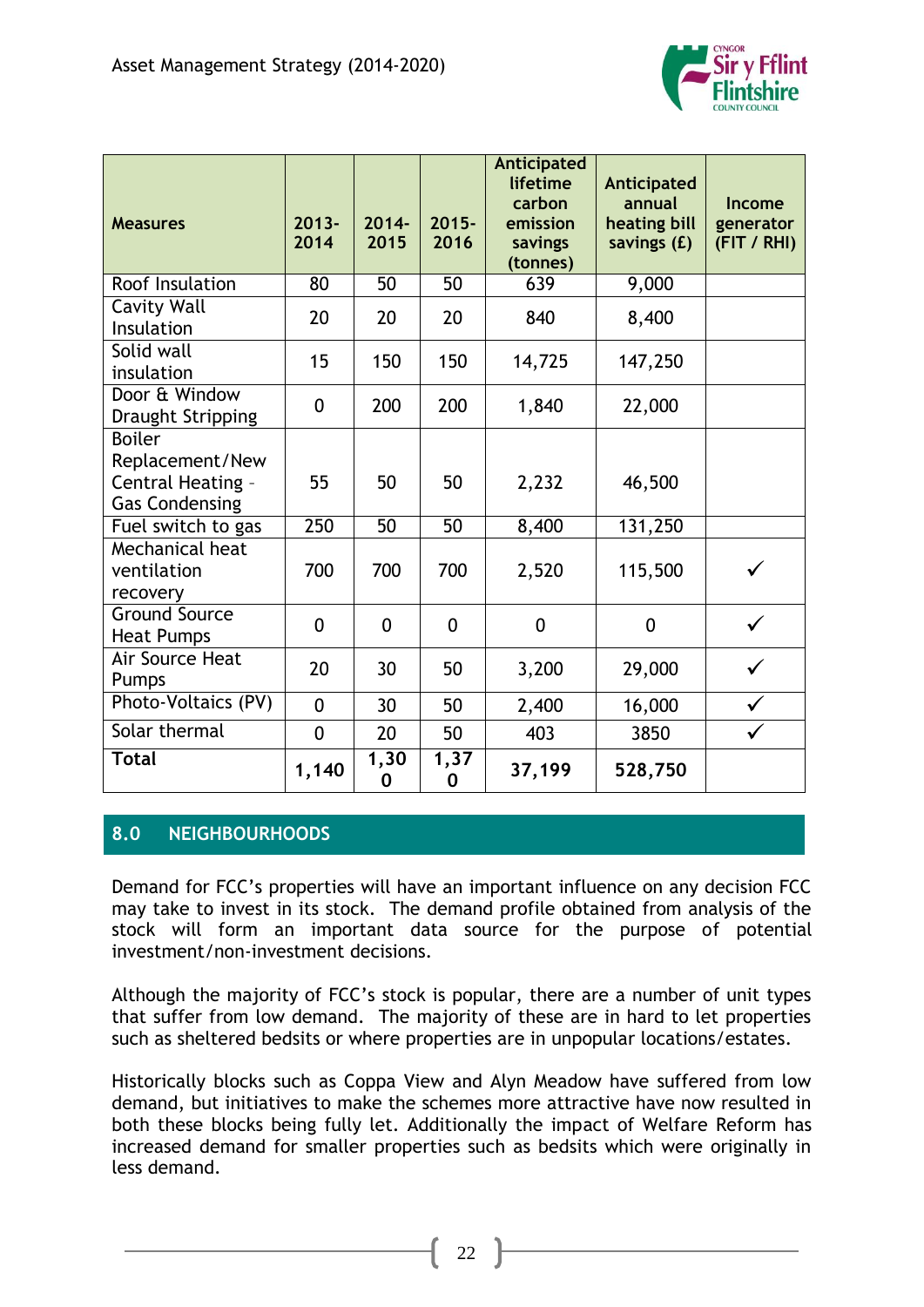

The types of properties which now prove to be a challenge to let are 2+ bedroom flats which are above ground floor. This is because FCC avoids letting properties above ground floor to families with children. Previously the Authority would have been in a position to let these types of properties to single applicants or couples, but the impact of welfare reform has meant that many applicants now would not be able to afford these properties.

It is therefore proposed that a proportion of these properties be assessed for feasibility to re-configure the layout from two bedrooms to one bedroom, or three bedrooms to two.

Some demand issues can be addressed through consideration of amending allocations criteria such as re-designation of sheltered accommodation.

Sustainability is not just about letting properties, the rate of turnover also needs to be considered. Some works to reconfigure properties, such as Glan-Y-Morfa Court have already been carried out, and this has proven to be successful, both in terms of increasing demand, but also in reducing turnover.

The following are proposals made by the area housing teams based on their experience in managing the housing stock in recent years;

- $\triangleright$  Off street parking and pedestrian access issues.
- $\triangleright$  Security improved lighting schemes.
- $\triangleright$  Kitchens A number of properties have very small kitchens that would welcome extensions if funding permitted.
- $\triangleright$  Provision of Lifts on certain blocks where access to upper floors is a problem.
- $\triangleright$  Consideration of reconfiguration of some family houses to one bed flats.
- $\triangleright$  Concerns over lack of single person accommodation.

The demand for housing can be banded into High, Medium and Low. The major conurbations being of higher demand down to the more rural areas in the low demand banding. The current data shows the demand in each category as follows:

High Demand 46.77% of the housing stock Medium Demand 37.80% of the housing stock Low Demand 15.42% of the housing stock

# **8.1 Built Environment for Sustainable Neighbourhoods**

*"Sustainable Development is based on the idea that the quality of people's lives, and the state of our communities, is affected by a combination of economic social and environmental factors. It challenges single-issue thinking, as people do not see their quality of life in terms of 'a good environment', a thriving economy' or 'social equality'. It is about all of these things and more. By understanding the links between the environment, the*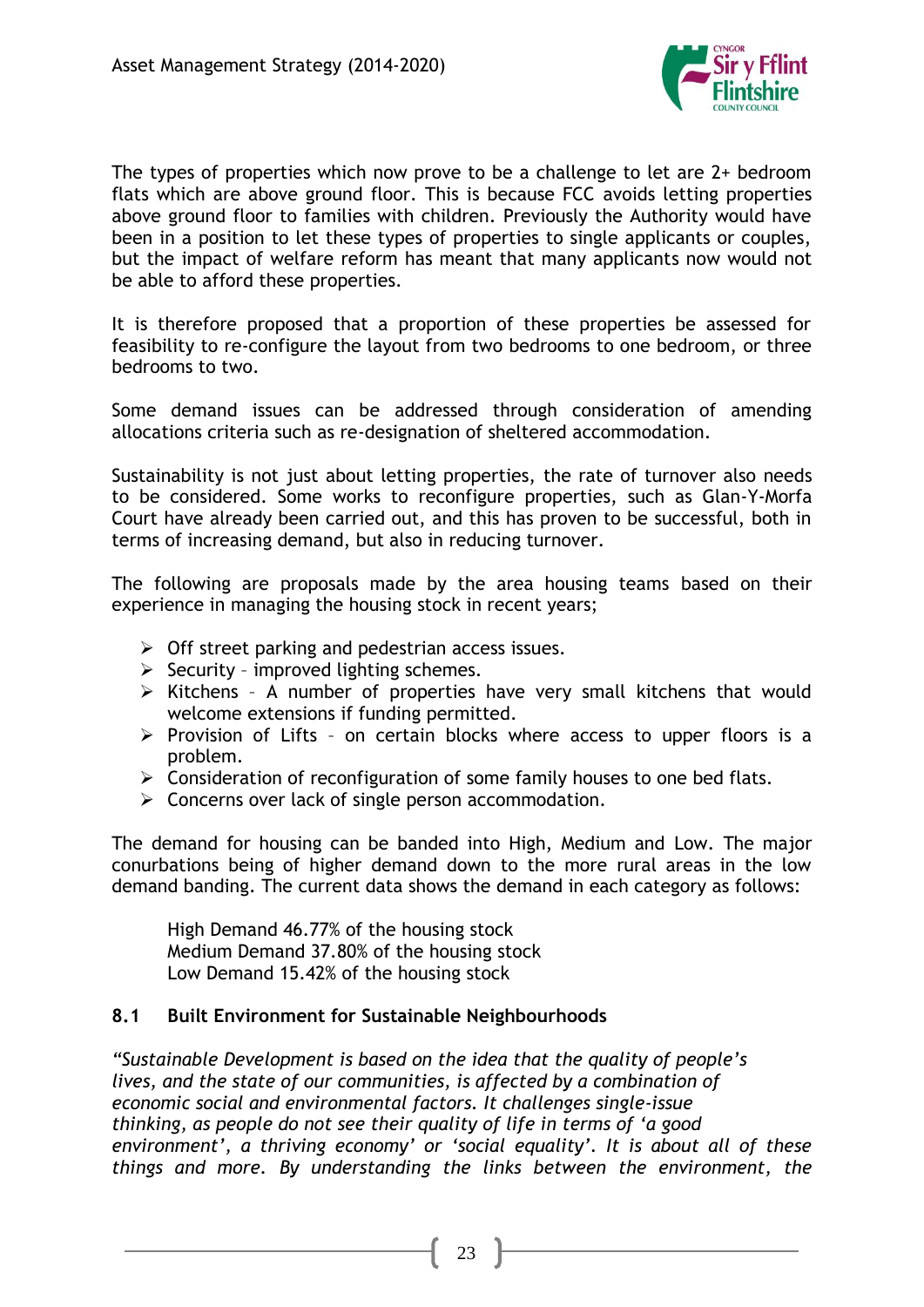

*economy and equality it is possible to develop integrated lasting solutions, based on harmony". Flintshire Housing Strategy 2012-2017*

# **9.0 FINANCIAL INVESTMENT**

# **9.1 Annual Budget for WHQS works and other planned maintenance to 2020**

A strict interpretation of the data arising from the current level of surveys of WHQS works and planned maintenance needs over the next 7 years indicates an annual budget requirement in the order of £15m per year including fees and VAT but excluding inflation costs.

#### **9.2 Asset Management Plan 2014/2020**

The financial plan looks at the resources required to meet the expenditure on our properties over the next 7 years. This includes expenditure on:

- $\triangleright$  Responsive repairs (including voids).
- $\triangleright$  Gas servicing.
- $\triangleright$  Cyclical painting and repairs.
- $\triangleright$  Reinvestment including meeting and keeping the WHQS.
- $\triangleright$  Based on stock condition information of the properties, currently 24 dwellings of FCC's stock comply with the WHQS. To meet the requirements of WHQS the financial plan will include the initial capital expenditure required to meet the standard, but will also include the required expenditure to maintain the WHQS standard.

The highest cost components requiring replacements (excluding VAT, fees and excluding inflation) over the next seven years are:

| <b>Components</b>          | <b>Current Remedial Costs</b> |
|----------------------------|-------------------------------|
|                            | (excl VAT & Fees)             |
| Kitchens/Bathrooms/Heating | £51.1m                        |
| <b>Roofs</b>               | £10.5m                        |
| Doors and Windows          | £4.2m                         |
| <b>Building Structure</b>  | £ 5.3m                        |
| <b>External Works</b>      | £ 8.8m                        |
| Off Gas provisions         | £ 5.0m                        |
| Asbestos                   | £ 5.5m                        |
| Environmental              | £ 7.4m                        |
| Fees                       | £ 5.8m                        |
| <b>Circa Total</b>         | £103.6                        |

#### **9.4 Financial Resources**

FCC will, as part of the business planning/budget setting process, make available financial resources to deliver approved Asset Management Plans. Where a decision to divest in properties is the preferred option (sale) any financial benefit from the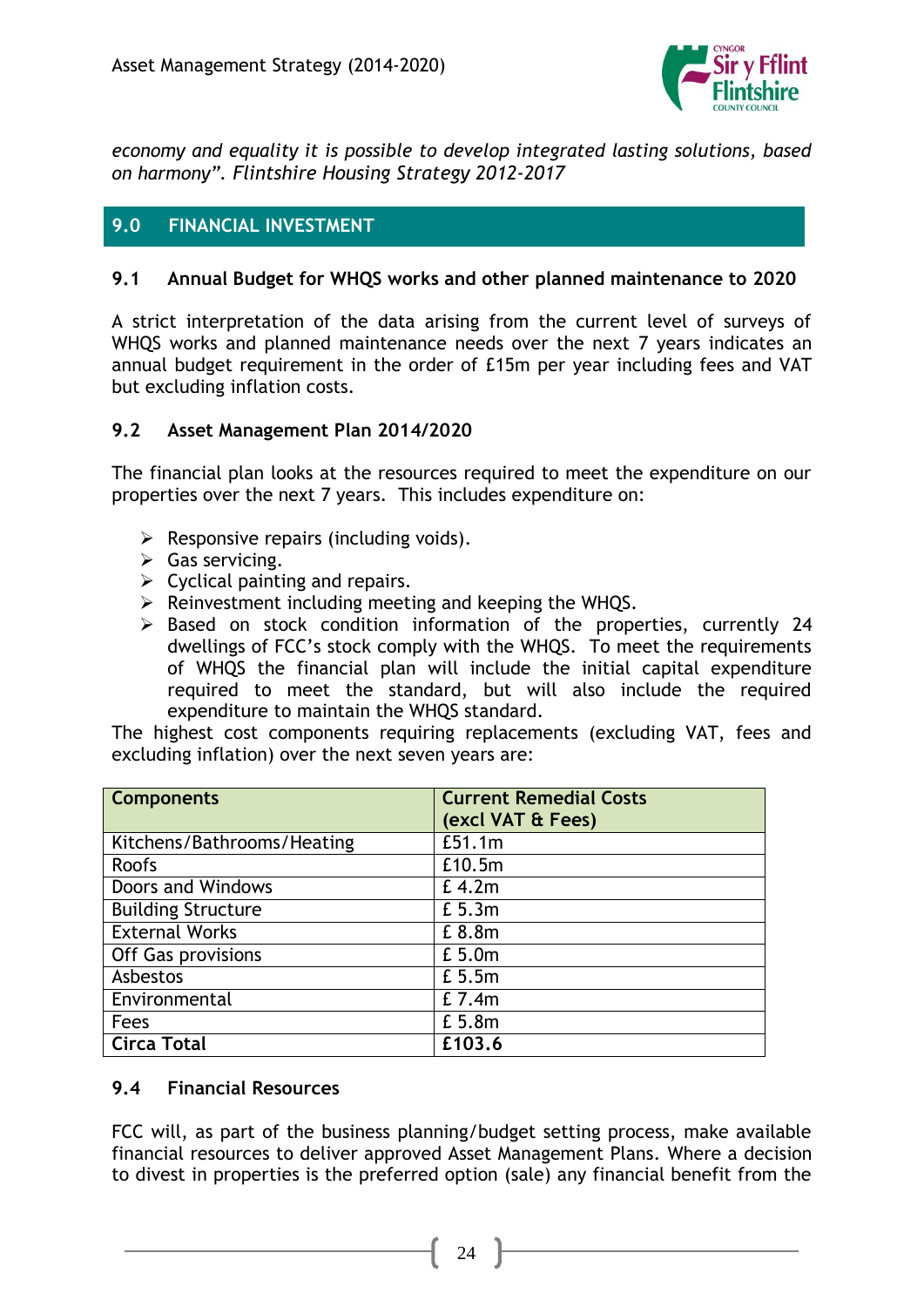

sale will be ring fenced (where legislation allows) for reinvestment into the remaining stock.

For the 7 year period commencing April 2014, the Authority has identified an investment need (based on stock condition information) of £103, which equates to an annual investment need of £15m including works to the high rise flats and demolition of the maisonettes in Flint and excluding £31m for responsive and void repairs.

FCC through its budget planning process will set aside sums to deliver the approved Capital Works Programme. Where there is a shortfall during any year, between resources allocated and those required, FCC will investigate other possible sources of funding.

Current spending of the housing stock includes:

- $\triangleright$  Routine repairs and general day to day maintenance. This includes reactive repairs, works to empty homes prior to reletting, annual servicing of electrical, gas equipment and other cyclical work such as external painting. Annual investment amounts to approximately £7.9 million per annum on this type of work.
- $\triangleright$  Major improvement works; Major improvement works are carried out when component parts of a dwelling need to be replaced.
- $\triangleright$  A programme of improvements is decided upon using the data extracted from the stock condition survey, Officers and Members local knowledge. The annual spending is currently approximately £12 million pounds.

The Housing Asset Management Strategy is a live document and will be updated on a regular basis to reflect changes in legislation and funding, this will usually be annually.

# **10.0 DELIVERY**

FCC are currently in year 2 of the original 6 year pre-ballot WHQS delivery programme. It is the intention to continue with year 3 of this original programme while FCC digests the information that will be gathered from the current Stock Condition Survey. FCC will formulate a new 7 year plan (from 2014 to 2020) showing what works will be completed in each year and in which areas of the County.

To date, FCC's original 6 year plan concentrate primarily on the Internal workstreams of the delivery programme, as this was what Tenants supported for to be dealt with first. FCC have to complete work to the following 4 workstreams (consisting of individual elements) to comply with the WHQS;

 $\triangleright$  Internal workstreams - Kitchens, Bathrooms, Heating, Re-wires, Smoke Alarms etc.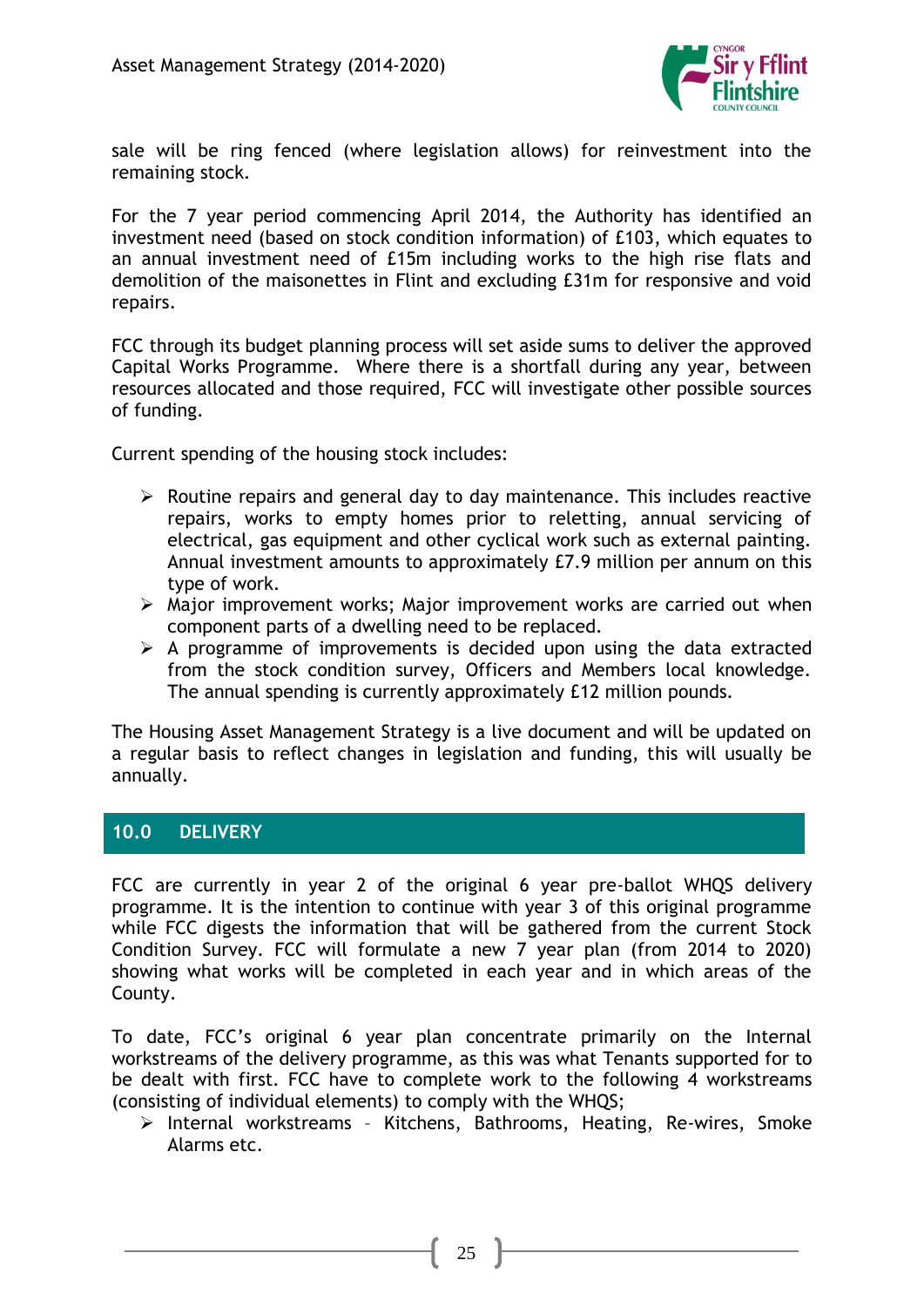

- Envelope workstreams Roofing, Chimney work, Roofline works (Gutters, fascias etc), Windows / Doors, Re-pointing / re-rendering etc.
- $\triangleright$  External workstreams Fencing, Paths etc
- $\triangleright$  Environmental workstreams Estate wide projects to include off street parking and larger environmental projects.

FCC will be looking at the potential cost savings of grouping elements together within a workstream, such as kitchens and bathrooms being completed at the same time. The advantage of this is less contractor management costs and less FCC management costs trying to effectively administer those contracts. If FCC were to maintain all individual elements as single contracts and tried to complete all those individual elements within the 7 years, then FCC management costs will not be compatible within FCC's business plan. Currently FCC's business plan has an allowance of 6% management fees; if all individual element approach were adopted then FCC's fees could be as high as 15%. This could potentially cost another £9 million in management fees alone over the 7 year period.

FCC will also be formulating new ideas around geographical areas in lieu of the current system of working in almost every ward area each year and only completing one or two streets within those areas each year. It is more cost effective to group more streets together within slightly larger areas. However, it is FCC's intention that some elemental or workstream package of works will be completed in all areas in each financial year. The Geography of those areas can be divided into the following or any combination of the areas after consulting with all parties concerned;

- $\triangleright$  East and West area.
- $\triangleright$  North / South and East areas.
- $\triangleright$  Split into 5/6 large town cluster areas.
- $\triangleright$  Follow street scene areas, 13 in total.

FCC will continue to utilise existing frameworks and look for new frameworks to help procure contractors for the delivery programme. FCC will procure large PLC type contractors through this process and FCC will continue to invite local SME's to tender for smaller schemes of work ensuring that the local labour market is involved in WHQS expenditure.

FCC will work closely with other Local Authorities maximising our buying power through collaborative working and procuring joint contracts. FCC are working closely with WCBC in various initiatives including; collaborative Energy contracts and verification of each other housing stock for WHQS compliability.

FCC will also look at the possibility of utilising the DLO in the capital works expenditure programme, delivering smaller schemes similar in size to the SME workforce.

FCC's existing responsive repair service is carried out by an in-house workforce consisting of over 100 trade's staff. Work is completed and priced based on a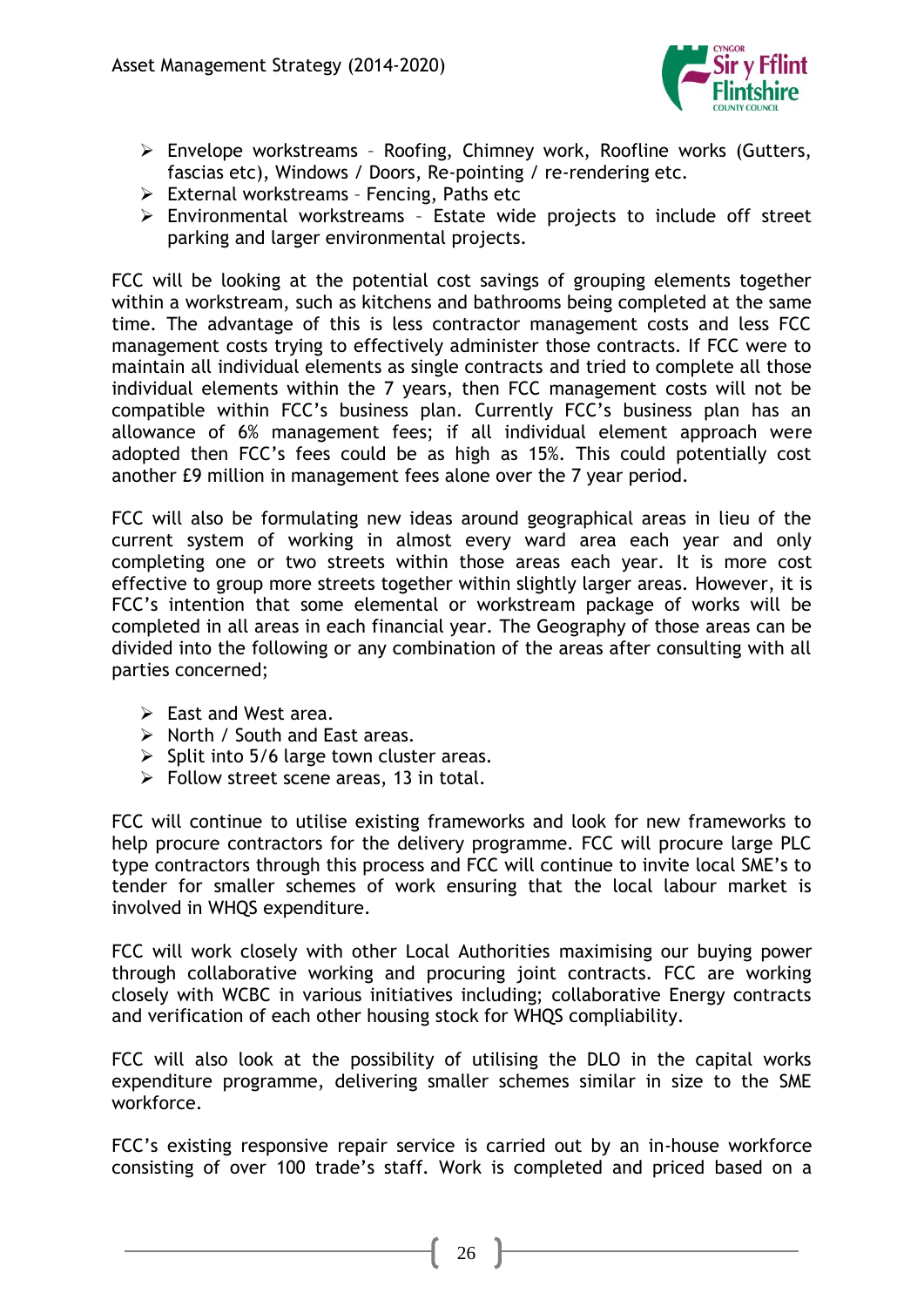

Schedule of Rates. FCC seeks to reduce reactive maintenance expenditure by investing in the stock through Capital Investment Programmes as part of achieving WHQS.

The voids team, disabled adaptations team and the capital works team are also working much more closely together in terms of carrying out improvement works to WHQS standards. The collaboration between the newly formed in-house adaptations team and capital works ensures that adaptations are now being completed to WHQS standard and contributing towards the improvement targets.

#### **10.1 Planned Maintenance**

In terms of asset management, one of the principal areas for consideration is coordination of materials used in improvement works to ensure long life replacement availability for ease of repair together with an evaluation of costs-in-use (i.e. life cycle costing) to ensure best long-term value.

This principle will be developed through data gathered from framework agreements and data sharing with Travis Perkins, FCC's preferred stores provider. The results will inform and direct FCC's Capital Works programme and Maintenance strategy in the use of materials.

#### **10.2 Alignment of repairs with Capital Programme**

To avoid unnecessary maintenance expenditure, it is of primary importance to ensure that all maintenance works are fully co-ordinated with the capital works programme and that responsive versus planned repairs are properly categorised.

This will be achieved utilising Capita 'Open Housing' - Capital Works - Scenario planner and Service modules. The core data held on the computer system will assist in managing the capital programme. Capita Open Housing makes the necessary information available to all users as a central information sharing tool.

FCC are currently reviewing the existing software to ensure that future reporting mechanisms are substantial and robust enough to project financial data for 30 year projections on its housing stock. Other software system manufacturers are being reviewed and compared with our existing Capita IBS system to ensure FCC's Asset Management Software systems are capable of being sustainable for the future.

#### **10.3 Cyclical Maintenance**

The cyclical maintenance programme includes:

 $\triangleright$  A seven year external painting programme to address approximately 1000 properties annually. The programme includes the painting of internal communal parts to flatted accommodation. The painting of the garages is also included under this programme.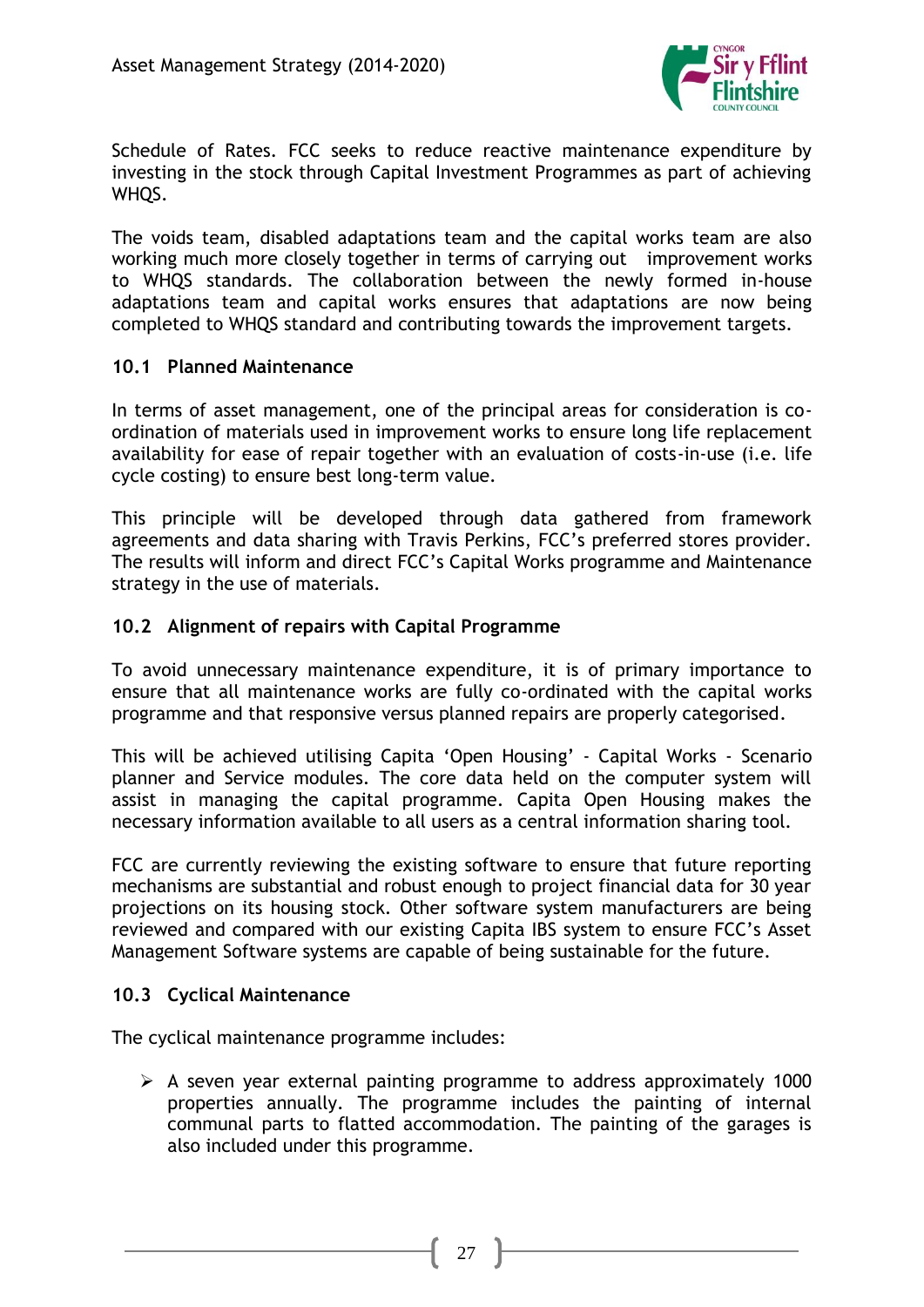

- $\triangleright$  Gas servicing ensures that all gas appliances are serviced on an 11 month cycle to ensure FCC meets it statutory responsibility the work is carried out by the In-house DLO Team
- $\triangleright$  Smoke detector servicing is carried out on an annual basis. Over the next six years it is intended to service approximately 1200 smoke detectors per annum. A ten year replacement programme runs concurrently with the servicing replacing life expired units to ensure that every property is protected up to a minimum standard of LD3 – alarms fitted in escape routes only e.g. hallways and landing/s.
- $\triangleright$  Periodic Electrical Testing installations to all dwellings are checked for safety on a ten year cycle. This ensures that every property attains a level of safety as required by the National Inspection Council for Electrical Installation Contracting (NICEIC) and is the UK's consumer safety organisation. This testing is maintained throughout the installations expected life of forty years and subsequently informs the whole house rewiring programme.

#### **10.4 Reactive Maintenance**

FCC's responsive repair works are currently carried out by the Housing Asset Management In-house DLO Team.

The introduction of a mobile working and late evening response is aimed at improving the efficiency of the reactive repair system, as operatives can receive work through hand held devices, with a wide range of benefits which includes better planning of their workload and travel time.

FCC's aims to reduce reactive maintenance expenditure, by investing in the stock through capital projects, such as upgrading kitchens and bathrooms with an emphasis on quality and reliability of the materials used. This approach aims to reduce future maintenance costs as high specification materials give a greater reliability and lifespan.

#### **10.5 Vacant Properties**

FCC has a void turnover of circa 5.27% of its properties per year (560) this compares with the average void times for Welsh social Housing Providers.

To maximise rental income, void properties must be returned to the rental stream as quickly as practicable and systems are being developed to streamline the process. Properties that are included in the capital improvement programme and subsequently become void during the course of the contract will be addressed by the relevant contractor on an agreed rapid turnaround basis and completed within two weeks of being advised.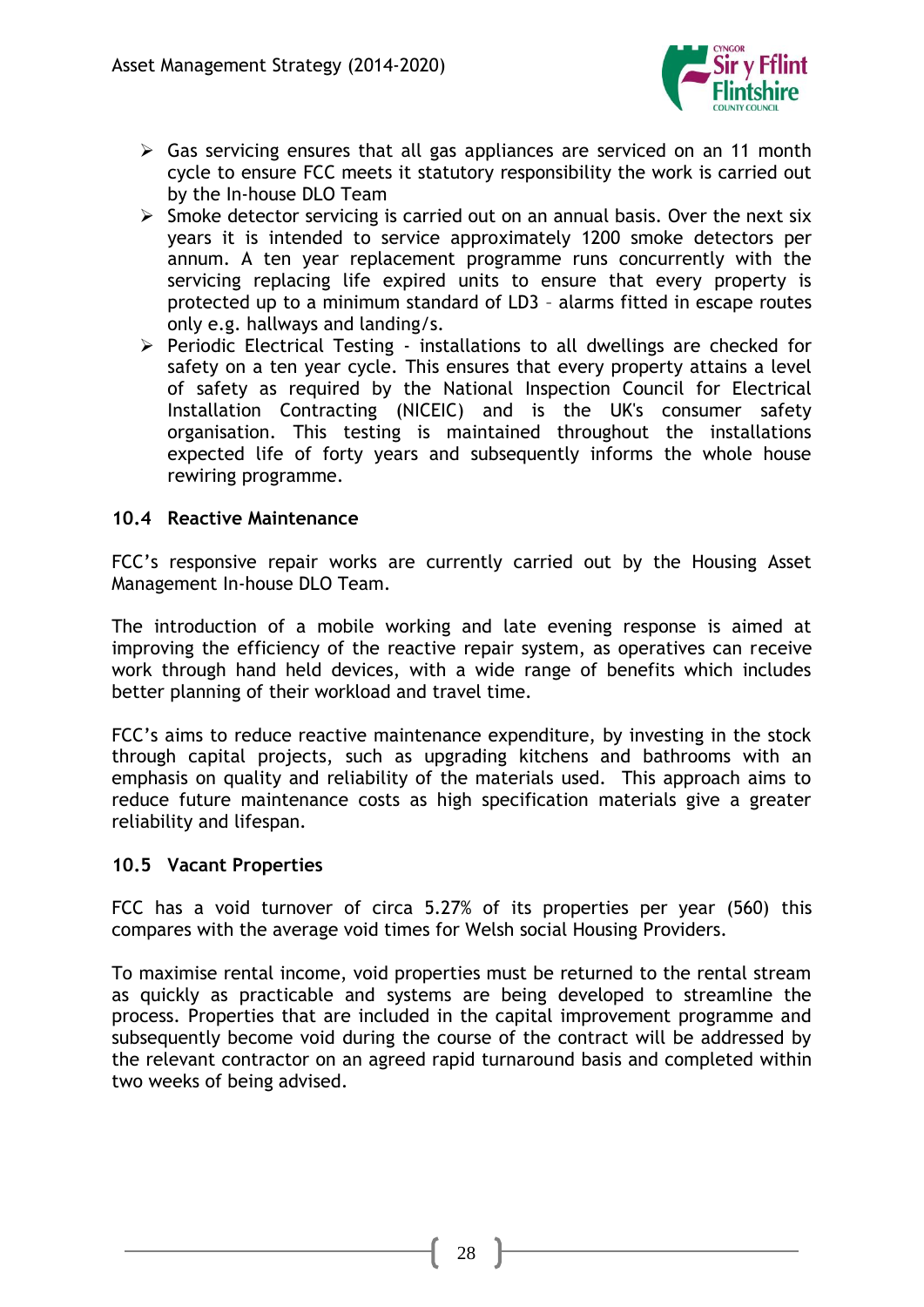

# **10.6 Out of Hours Service**

The Housing Asset Management Service currently provides and out of hour's service accessed via Care Connect, based in Conwy County Borough Council's Call Centre this service enables tenants to request/report emergency repairs or incidents 24/7 – 365 days.

# **10.7 Gas Servicing**

FCC has introduced a formal procedure for the successful management of servicing heating appliances. Housing Asset Management are currently introducing measures to improve the quality of its maintenance service that will include repairs by appointment, extended working days and Saturday morning appointments.

# **10.8 Asbestos Management.**

The 'Control of Asbestos Regulations' (CAR) April 2012 requires duty holders to:

- $\triangleright$  Take reasonable steps to find materials in premises likely to contain asbestos and check their condition.
- $\triangleright$  Presume that materials contain asbestos unless there is written evidence that they do not.
- $\triangleright$  Make a written record of the location and condition of asbestos and presumed asbestos containing materials (ACMs) and keep the record up to date.

In order to meet its statutory obligations under CAR, FCC records the existence of asbestos in dwellings on Capita 'Open Housing Asbestos module' putting effective risk management systems into place, developing a suitable program of asbestos reinspections.

Housing Asset Management also undertake specific asbestos surveys for all capital projects, the results of which are included with the pre-construction information, in accordance with the Control of Asbestos Regulations 2012 and The Construction (Design and Management) Regulations 2007 (CDM).

# **10.9 Risk of Legionella**

FCC have appointed Hertel Maintenance to manage and record all communal sites that have an associated risk of legionella. The risk of Legionella affects 3 sites that Housing Services manage.

#### **10.10 Fire Risk Assessment**

FCC is compelled by the Regulatory Reform (Fire Safety) Order 2005 to maintain the fire safety arrangements. Properties with common parts must be assessed periodically for 'fire risk' to ensure the continual compliance with the legislation.